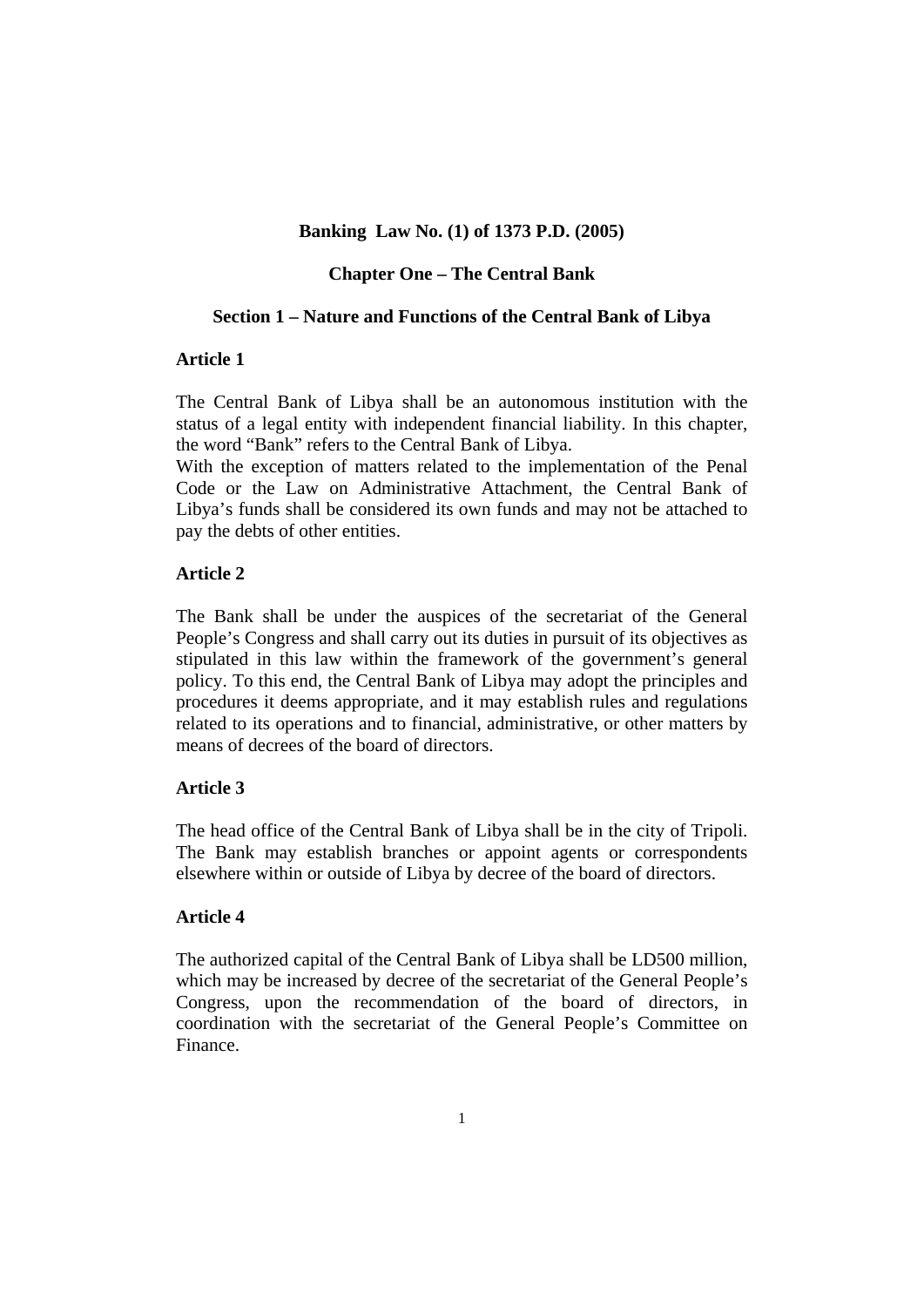- I. The Bank shall have the following duties and responsibilities:
	- 1. Issue the Libyan currency and maintain its stability within Libya and abroad.
	- 2. Manage the government's reserves of gold and foreign exchange.
	- 3. Regulate monetary policy and supervise currency conversion transactions

within Libya and abroad.

- 4. Regulate credit and banking policy and supervise its implementation within the framework of the government's general policy.
- 5. Achieve the goals of economic policy in terms of stabilizing the general level of prices and maintaining the soundness of the banking system.
- 6. Manage the liquidity of the national economy.
- 7. Regulate and supervise the foreign exchange market.
- 8. Provide advice to the government on matters related to the general economic policy.
- II. In carrying out the above-mentioned duties the Central Bank of Libya may:
	- 1. Exert control on the amount, type, and period of credit available to ensure that the actual needs of economic factors involved in production and services will be met.
	- 2. Take appropriate measures to deal with economic and financial troubles, whether domestic or international.
	- 3. Monitor and supervise banking institutions to ensure the soundness of their financial position, monitor their performance, and protect the rights of their depositors and customers.
	- 4. Supervise the national system of payments, including clearing operations between banks subject to the provisions of this law, and develop regulations to govern the system.
	- 5. Any other measures required to implement the monetary, credit, and banking policies and enhance the supervision of banking credit.

### **Article 6**

The Bank may execute the following transactions in the course of engaging in its activity:

1. Purchase, sell, import, export, and transact in gold bars and coins.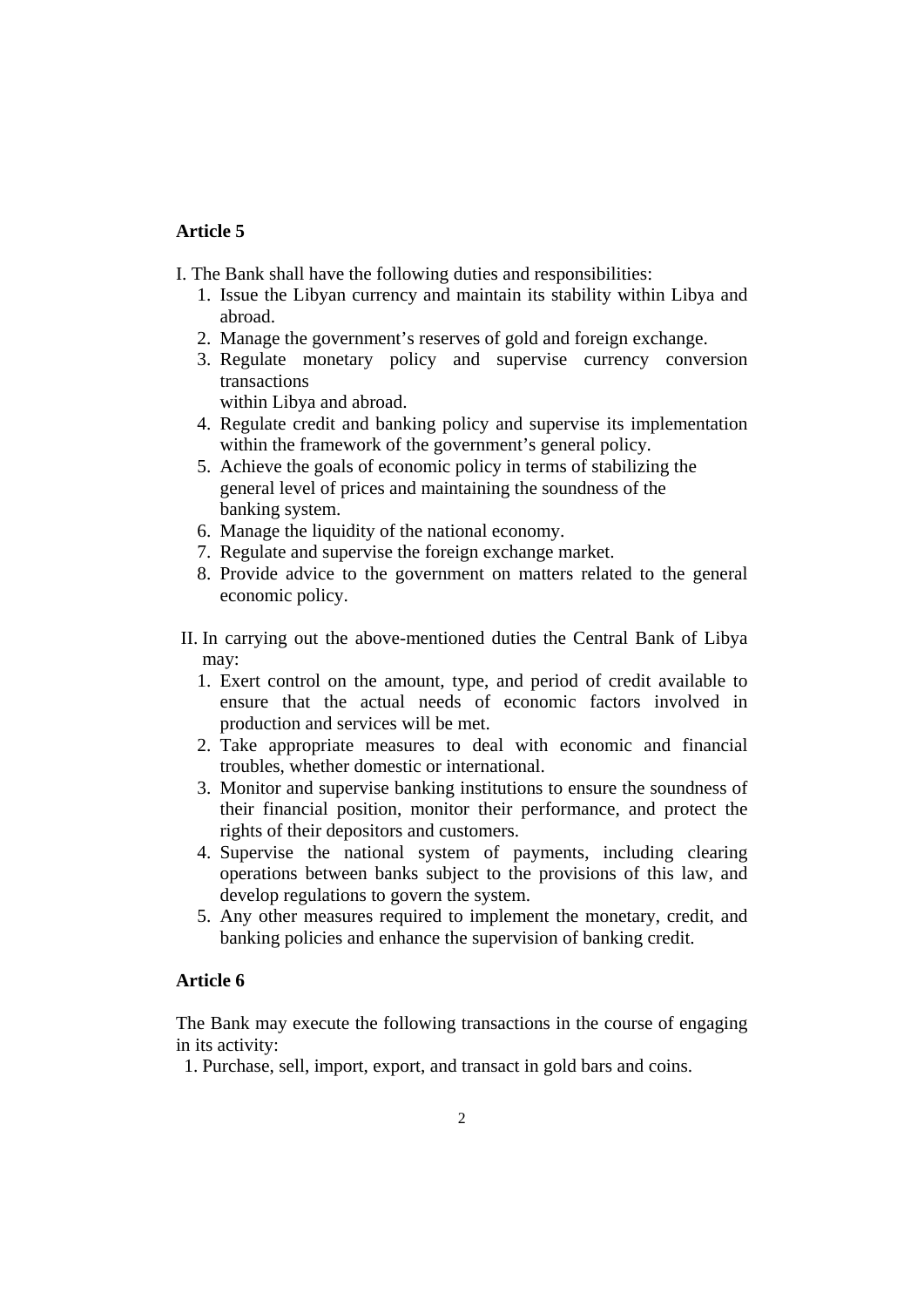- 2. Purchase and sell foreign currencies.
- 3. Rediscount domestic commercial paper and promissory notes according to the rules established by the Central Bank of Libya's board of directors.
- 4. Manage and develop the government's gold and foreign exchange reserves.
- 5. Purchase, sell, or guarantee treasury notes and bonds with terms of up to 15 years.
- 6. Purchase and sell notes and bonds with terms of up to 15 years that are issued or guaranteed by foreign governments or international financial institutions.
- 7. Issue and transact in securities for open-market transaction purposes consistent with the Central Bank of Libya's nature and functions.

The Bank may discount and rediscount loans granted by banks subject to the provisions of this law. Discount, rediscount, and interest rates shall be set by decree of the Central Bank of Libya's board of directors according to the nature and terms of these loans and the general monetary and credit policy.

# **Article 8**

If there emerges a financial or other economic disturbance that affects credit stability or requires meeting the needs of the financial market, the Central Bank of Libya may grant banks exceptional loans guaranteed by any of the Central Bank of Libya's assets specified by the Central Bank of Libya's board of directors according to the terms stipulated by the latter.

# **Article 9**

The Central Bank of Libya shall provide banking services according to the following rules:

 1. The Bank shall engage in banking activities relating to public administrative units required to deposit their balances in the Central Bank of Libya, and it shall provide banking services to those units. The Bank shall not pay any interest on the sums and balances deposited in the accounts of public administrative units, and it shall not collect any fee for the banking services that it provides to such units.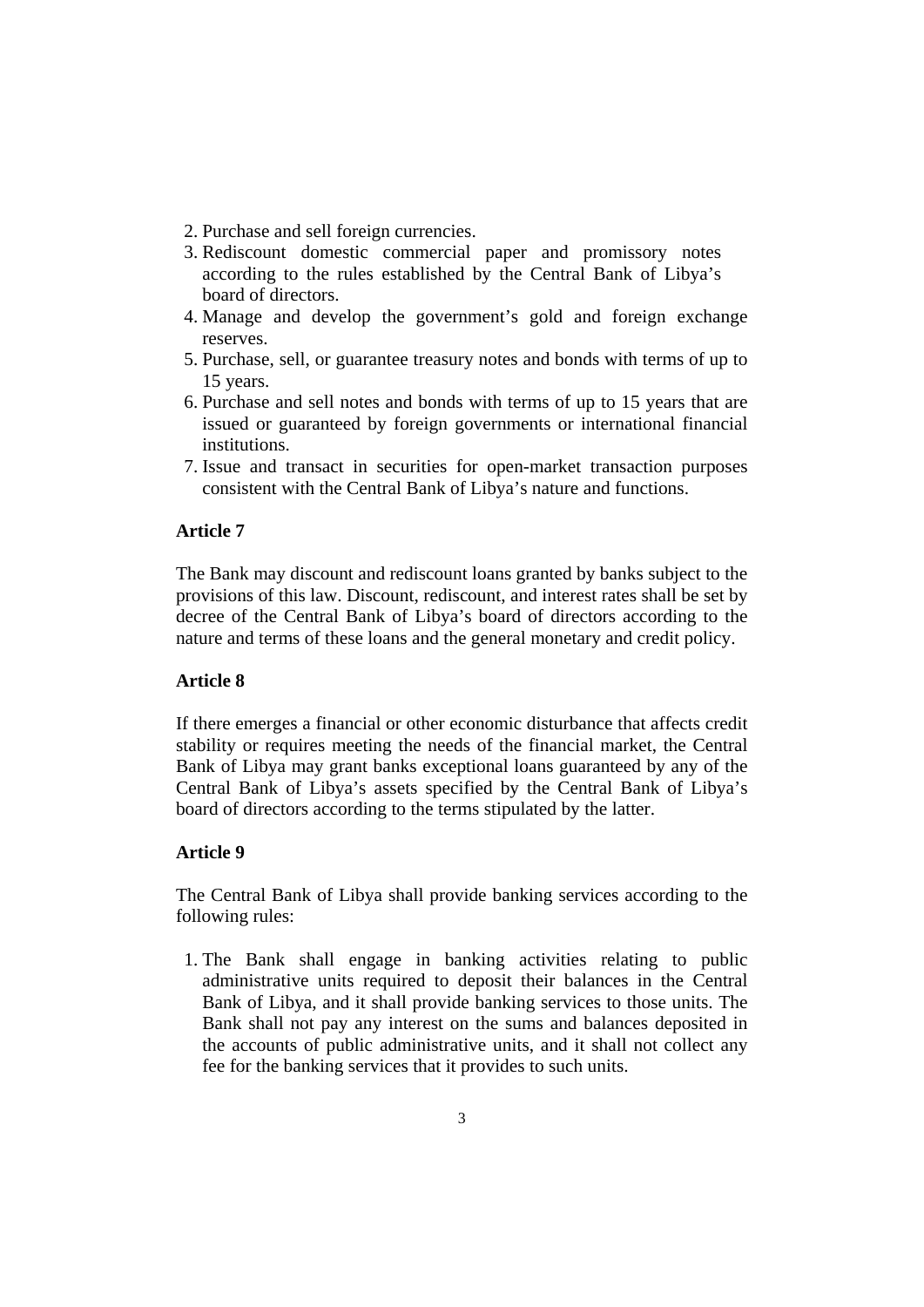- 2. The Bank may accept deposits from, and provide banking services to, public entities and enterprises. The Bank shall collect consideration for the banking services that it provides according to the provisions of this paragraph and the banking services price list issued by decree of the Central Bank of Libya's board of directors.
- 3. The Bank may, with the approval of the Financial Secretariat, assign commercial banks to hold the account balances of several public administrative units and provide banking services to these units based on the limits and terms decreed by the Central Bank of Libya's board of directors.

The government may assign the Central Bank of Libya to manage public treasury notes and bonds and loans contracted by the government. The government may also assign the Central Bank of Libya to service and amortize such debt, manage the government's contributions, and advise the government thereon.

# **Article 11**

- I. Without prejudice to articles 7,8 and paragraph II of this article, the Central Bank of Libya may not grant facilities or guarantees to any party directly or indirectly.
- II. The bank may provide temporary advances to the public treasury to cover any temporary deficit in general budget revenues based on terms agreed between the Central Bank of Libya and the Financial Secretariat, which must include the following:
	- a. Such advances must not exceed one-fifth of the total estimated revenues in the general budget.
	- b. Any advance must be repaid at the end of the fiscal year in which it was provided. No advance may be provided to the public treasury in a given fiscal year until after the advances provided to the public treasury during the previous fiscal year have been repaid.

# **Article 12**

The government may assign to the Central Bank of Libya functions and duties arising from the government's membership in international financial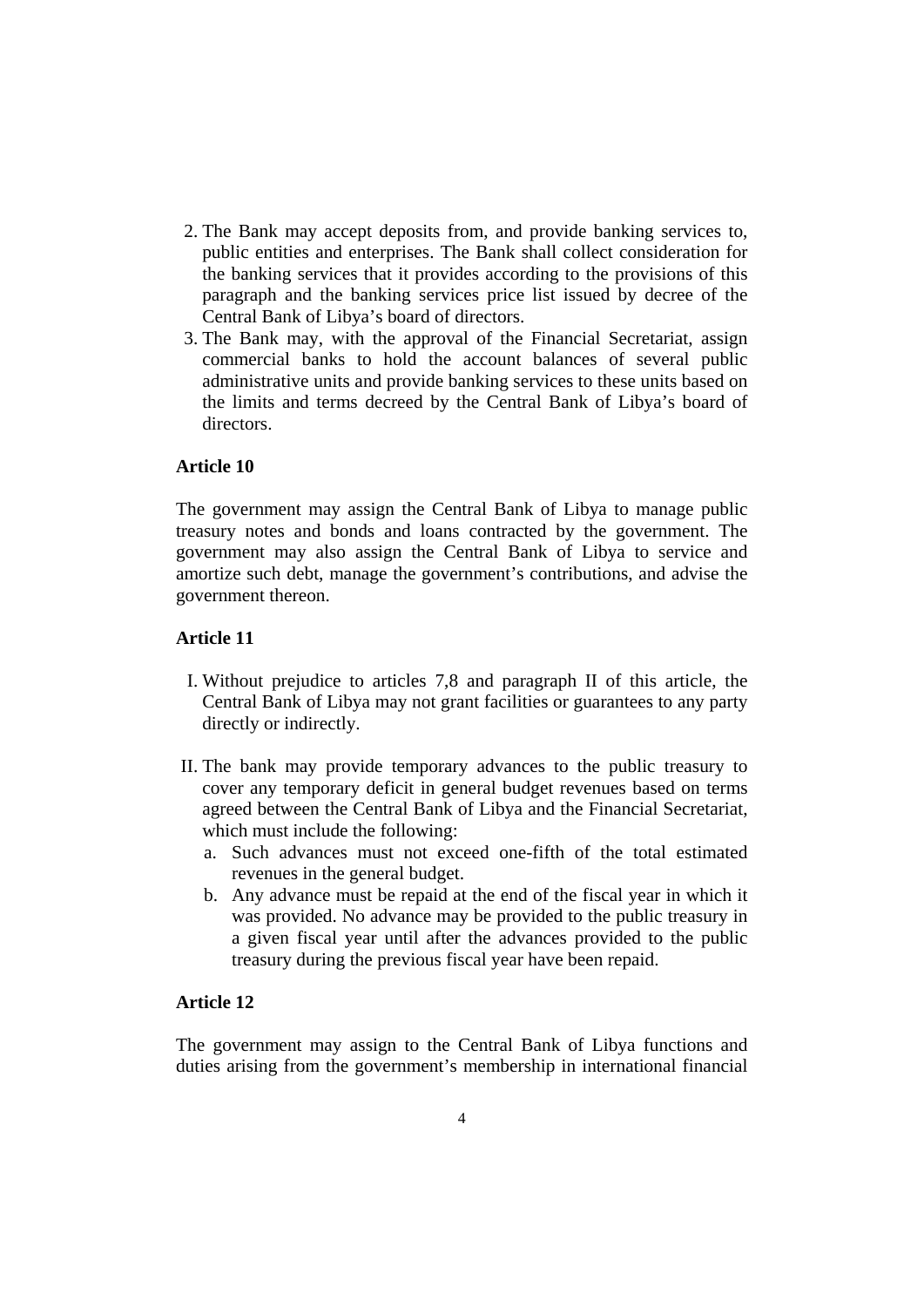institutions. It may also assign the Central Bank of Libya to participate in representing the government in contacts, negotiations, and operations conducted with foreign governments and international organizations regarding monetary, financial, or commercial matters.

# **Article 13**

The Central Bank of Libya may purchase or rent the real estate or moveable property that it requires for its offices or warehouses or the housing of its employees. It may not acquire any other real estate or moveable property in payment of a debt owed to it by another party unless ownership of the real estate or moveable property is transferred to it. Real estate and moveable property so acquired shall be sold within six months and five years respectively of the date on which it is transferred to the Central Bank of Libya unless the board of directors decides to extend these periods.

# **Section 2 - Management of the Central Bank of Libya**

# **Article 14**

A board of directors comprising the following shall manage the Central Bank of Libya:

The chairman of the board of directors: the governor.

The deputy chairman of the board of directors: the deputy governor: Members: the udner-secretary general of the Secretariat of finance; and four persons who are highly qualified in legal, financial, banking, or economic affairs.

# **Article 15**

The governor, deputy governor, and the members of the board of directors must:

- 1. Possess Libyan citizenship.
- 2. Not be linked to any other member of the board of directors by a fourthdegree kinship tie.
- 3. Not be stripped of civil and political rights.
- 4. Not have interests that conflict with their duties or that would influence their neutrality in deliberations and decision making.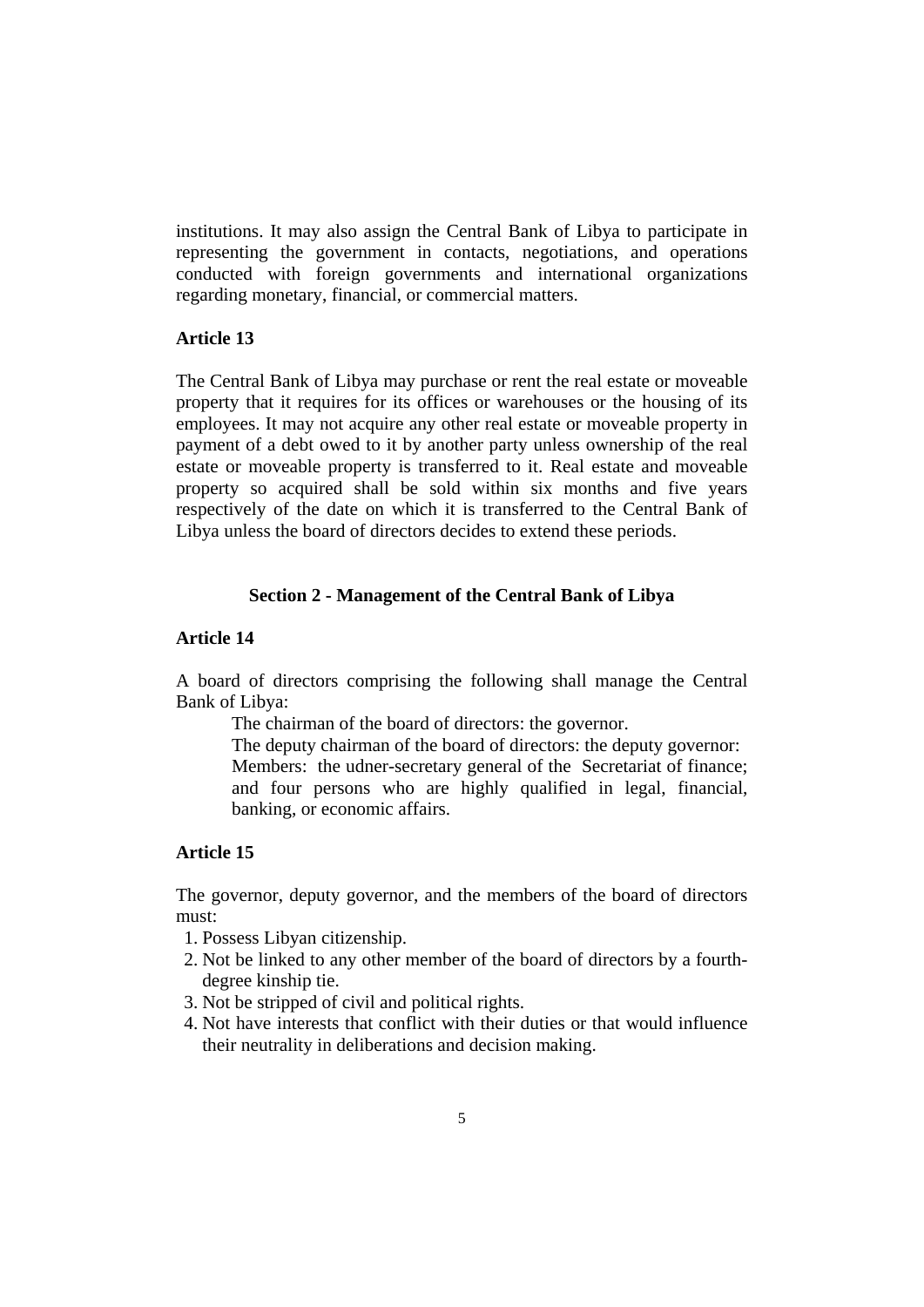- I. The Central Bank of Libya's board of directors shall be responsible for discharging the authorities relating to the achievement of the Central Bank of Libya's goals and purposes. It shall also be responsible for formulating and implementing monetary, credit, and banking policies in the scope of the government's general policy. For this purpose, it may exercise all authorities, particularly the authority to:
	- 1. Determine the monetary policy tools and means that may be used and the procedures for implementing them.
	- 2. Determine the rules for valuating assets backing Libyan banknotes.
	- 3. Establish rules that regulate the supervision and control of banks according to the provisions stated in this law.
	- 4. Establish supervisory criteria and controls that ensure the soundness of the banks' financial positions and smooth operation; issue the decrees needed to implement such criteria and controls; evaluate efforts to supervise credit provided by banks; and monitor the application of criteria for credit quality and financial soundness.
	- 5. Approve the budget, financial statements, and reports prepared by the Central Bank of Libya on its financial position and activity results.
	- 6. Approve the Central Bank of Libya's organizational structure. This structure may include units of a special nature which have technical, financial, and administrative autonomy whose establishment shall be decreed by the governor.
	- 7. Appoint the directors of the executive departments in the Central Bank of Libya based on the governor's recommendation.
	- 8. Establish: bylaws governing the Central Bank of Libya's operations and financial, administrative, and technical affairs; rules for auctions and tenders; regulations governing bank employees; and other rules and regulations that ensure the achievement of the objectives stipulated in this law.
	- 9. Grant the license for commercial, specialized, financing and investment banks and other banks, and establish the rules that regulate and governor their activities and introduce their memorandum of agreement and articles of association.
- II. The Central Bank of Libya's board of directors may assign one or more technical committees comprising board members or others to study the subjects presented to the board of directors.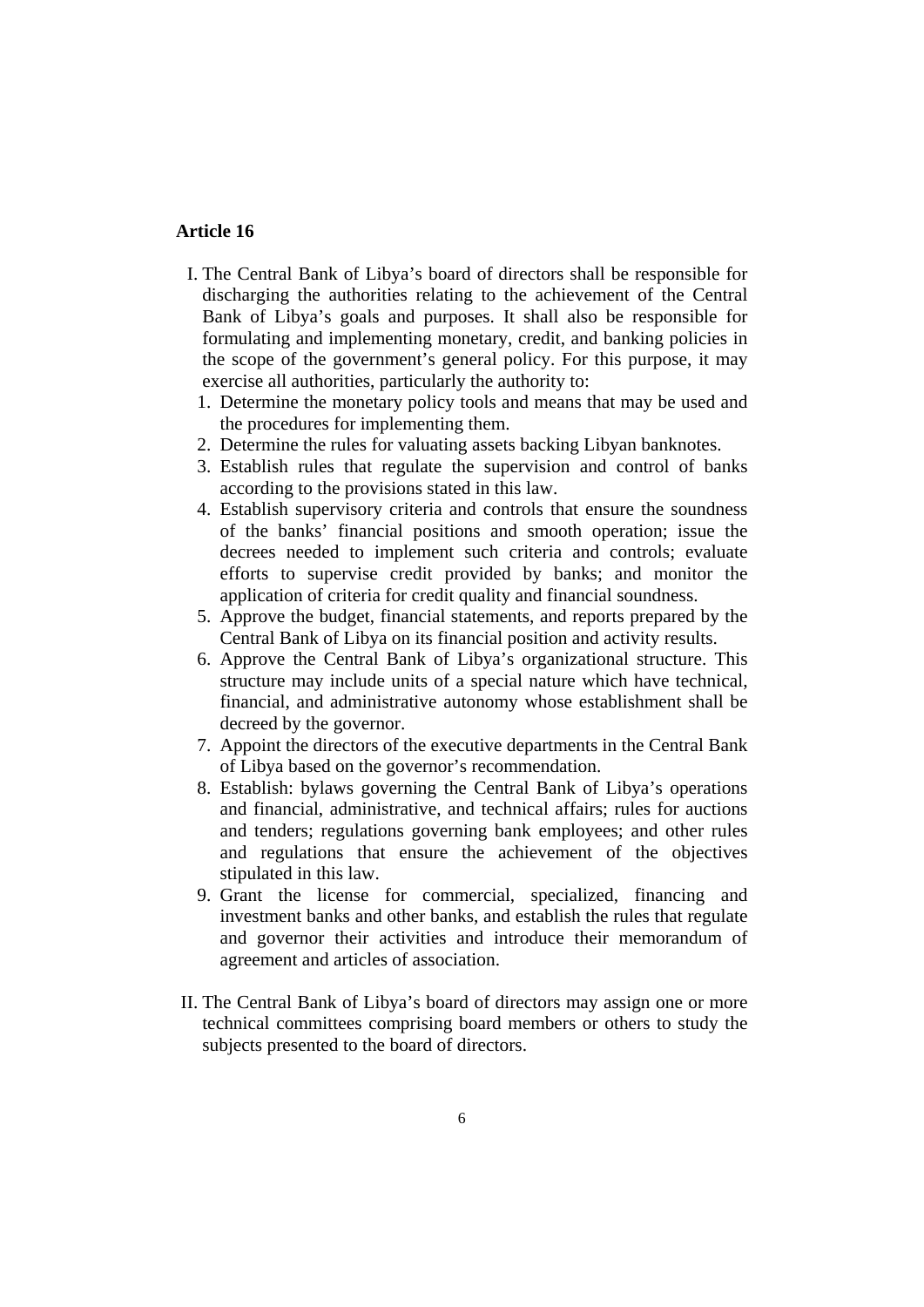The governor and the deputy governor shall be appointed by decree of the General People's Congress for a period of five years. They may be reappointed. The four members other than the under-secretary general stipulated in Article 14 of this law shall be appointed by decree of the secretariat of the General People's Congress, after consultation with the governor, for a period of three years. They may be reappointed.

### **Article 18**

- I. The governor of the Central Bank of Libya shall be the executive chief of the Central Bank of Libya. He shall be responsible for managing the Central Bank of Libya and discharging its normal affairs under the board of directors' supervision. He shall be authorized to:
	- 1. Convene the board of directors for a meeting, manage the activities of the board of directors' secretariat, and implement the board of directors' decisions.
	- 2. Manage, supervise, and monitor the activities of the Central Bank of Libya.
	- 3. Adopt, supervise, and direct investment policies.
	- 4. Sign solely on behalf of the Central Bank of Libya.
	- 5. Represent the Central Bank of Libya in its relationships with public and other entities and before the judiciary.
- II. The deputy governor shall discharge the governor's functions and authorities in the governor's absence. The governor may authorize the deputy governor to discharge any powers and authorities delegated to the governor under this law and under regulations and decrees issued pursuant to it—including administrative supervision of the daily activity in the Central Bank of Libya's departments and the signing of documents and instruments that entail financial obligations for the Central Bank of Libya—as stipulated by the administrative regulations and the rules regulating the Central Bank of Libya's activity.

### **Article 19**

The board of directors shall be convened by the governor, or by the deputy governor in the governor's absence, for a meeting at the Central Bank of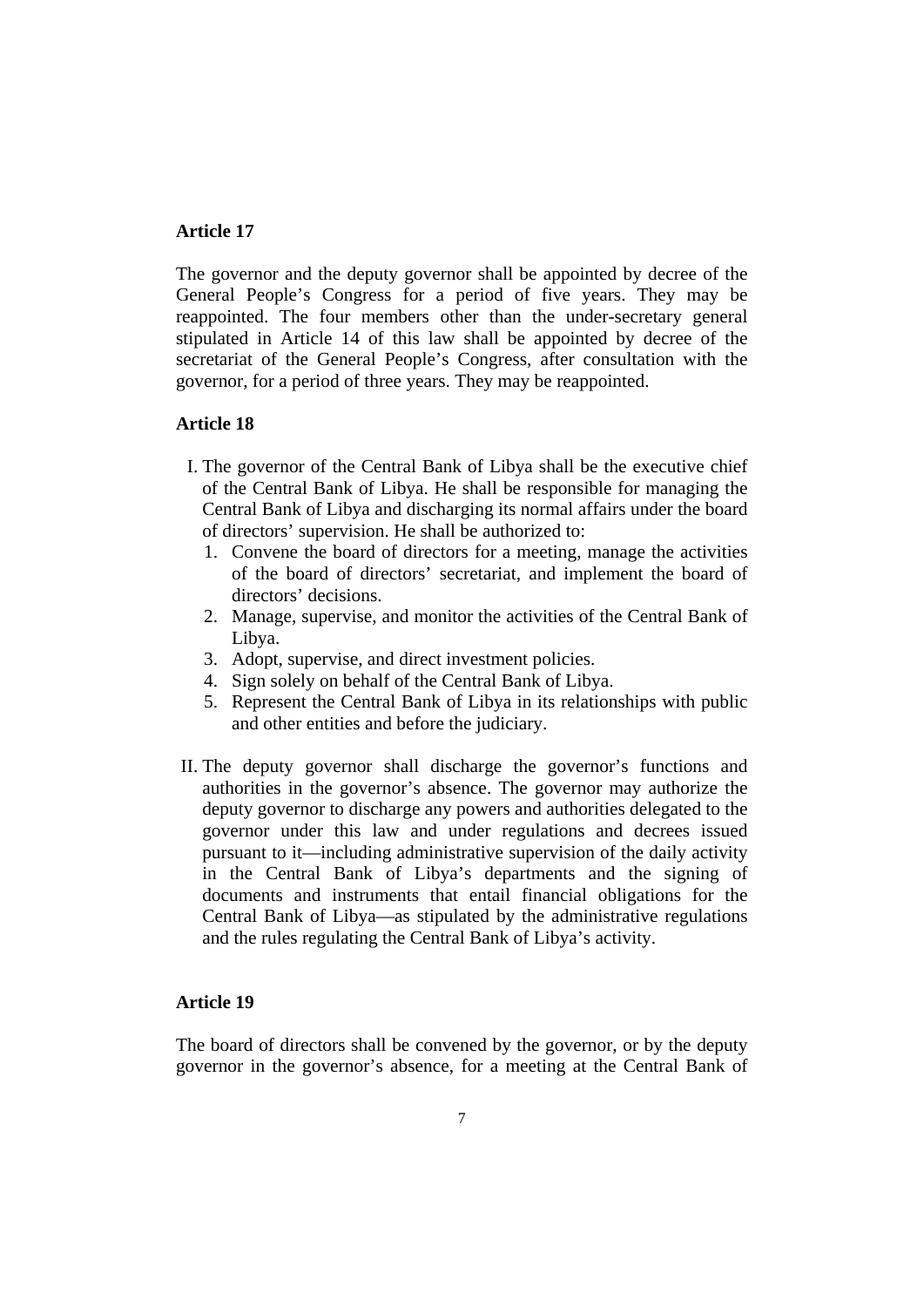Libya's head office at least once every month. The board of directors may also convene based on the request of a majority of its members. A board meeting shall not be valid unless it is attended by more than one-half of the board members, including the governor or his deputy. The board's decisions shall be issued by an absolute majority of the votes of the members present. In the event of a tie vote, the chairman's vote shall be decisive. The board may invite to its meetings any expert whose assistance it deems appropriate to seek or any Central Bank of Libya employee, neither of whom shall have the right to vote. The board may convene outside the Central Bank of Libya's head office, provided it meets inside Libya.

# **Article 20**

The governor and deputy governor shall receive the remunerations decreed for them by the General People's Congress, other members of the board shall receive the remunerations decreed to them by the General People's Congress based on the governor's recommendation. These remunerations may not be reduced during their membership. Nor may they be—in full or in part—in the form of a commission regardless of its type or determined based on the Central Bank of Libya's profits.

### **Article 21**

All member of the board of directors must, within 15 days of their appointment, provide notice of the shares and stocks that they own in companies, enterprises, or other entities. They must provide notice in the same way of any change that occurs in this information. No member of the board of directors may obtain any credit facilities from the Bank during his membership tenure.

- I. A board member's membership on the board of directors shall be cancelled in any of the following cases:
	- 1. The member no longer fulfills the conditions for membership.
- 2. The member has been sentenced for a crime involving a breach of trust.
- 3. The member worked as an employee, manager, or member of the board of directors of a bank subject to the provisions of this law.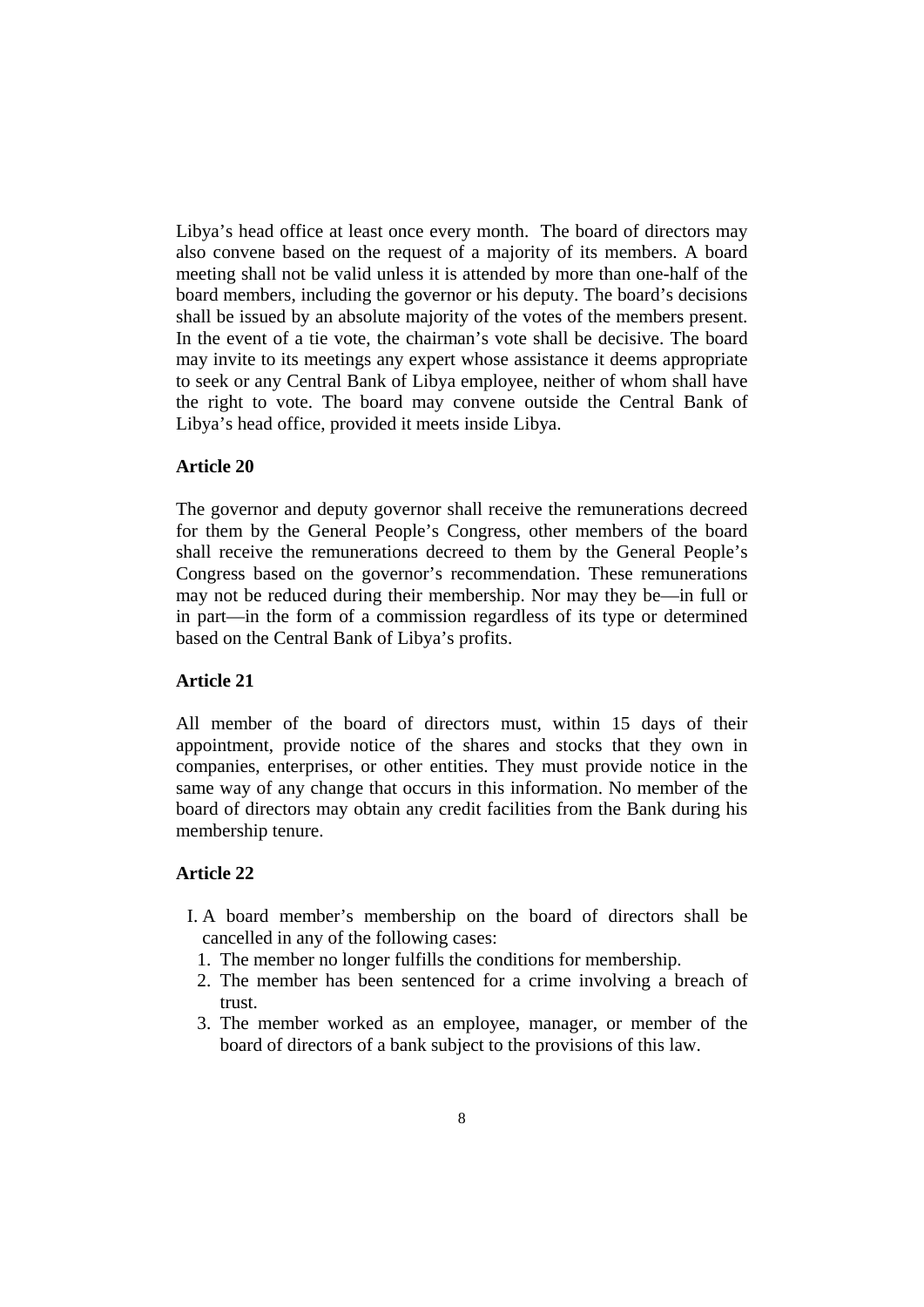II. A member may be dismissed from his position by decree of the secretariat of the General People's Congress before the end of his tenure if he is unable to perform his duties for a period of four consecutive months due to illness or another reason. If the position of one of the members becomes vacant before the end of his tenure for any reason, another member shall be appointed to take his place for the remaining period of this tenure.

# **Section 3 - The Central Bank of Libya's Accounts**

### **Article 23**

The Central Bank of Libya's fiscal year shall start and end at the start and end of the state's fiscal year.

# **Article 24**

Immediately after the end of the last day of each month, the Central Bank of Libya shall prepare and publish a statement of its assets and liabilities at the close of its operations on that day or at the close of the immediately preceding business day if the last day of the month is a holiday. It shall send a copy of this statement to the secretariat of the General People's Congress and the secretariat of the General People's Committee. The statement shall also be published in the Register of Procedures.

### **Article 25**

The Financial and Technical Supervision Authority shall be responsible for auditing the Central Bank of Libya's accounts according to the nature of the activity of central banks and the international auditing and accounting standards.

# **Article 26**

The Bank shall prepare the following within four months of the end of its fiscal year:

a. Financial statements for the ending fiscal year according to the nature of the activity of central banks and the international accounting standards.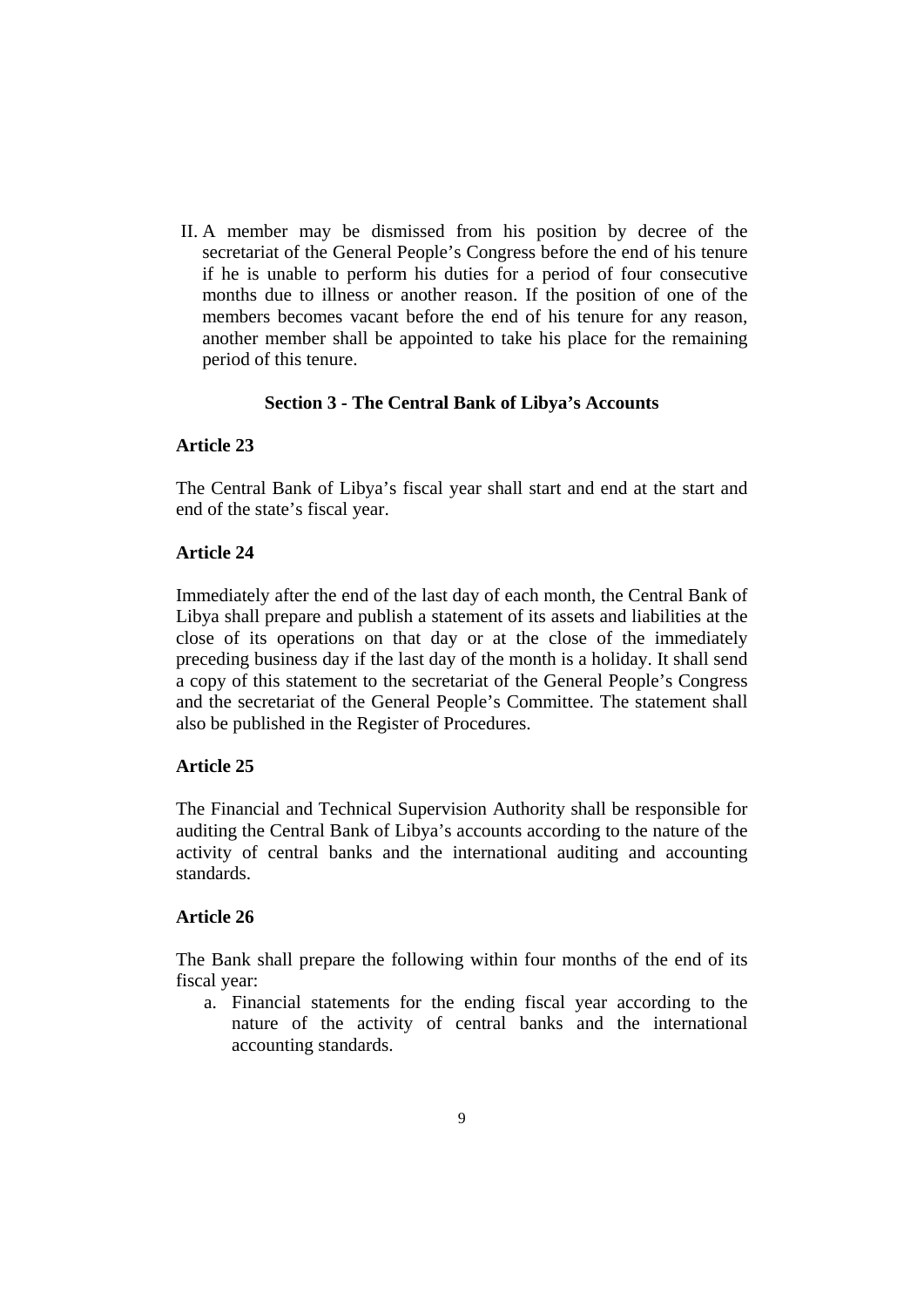b. A report on the Central Bank of Libya's financial position for the ending fiscal year. This report shall in particular present domestic and international economic, fiscal, monetary, and banking conditions.

These financial statements and reports shall be submitted within the aforesaid period to the secretariat of the General People's Congress after they are approved by the board of directors and the Financial and Technical Supervision Authority. The financial statements shall also be published in the Register of Procedures.

# **Article 27**

- a. Book profits and losses resulting from the net revaluation of the Central Bank of Libya's assets and liabilities due to a change in the par value of the Libyan dinar shall be recorded in an account designated the "revaluation reserve account."
- b. Losses resulting from revaluation shall be deducted from the credit balance in the account stipulated in the previous paragraph. If the balance does not suffice to cover these losses, the Public Treasury shall issue, for the Central Bank of Libya, bonds in the value of the deficit. These bonds shall be valuated in the domestic currency and shall not bear interest.
- c. In the event of a credit balance in the "revaluation reserve account," the Central Bank of Libya shall, at the end of each fiscal year, cover the value of the bonds mentioned in paragraph (b), in coordination with the Secretariat of Finance. If this value is covered, the Central Bank of Libya shall retain 25 percent of the remaining balance. Any remaining balance shall be used to extinguish the public debt. If the public debt is paid, the remaining balance shall be allocated to finance the deficit, if any, in the general budget.

## **Article 28**

After subtracting all expenses, the Central Bank of Libya's social security contribution for its employees, bad and doubtful debts provisions, asset depreciation, reserves designated to cover any shortfall in the Central Bank of Libya's assets, any other reserves required by international accounting standards, other normal and unforeseen expenses, and the public treasury's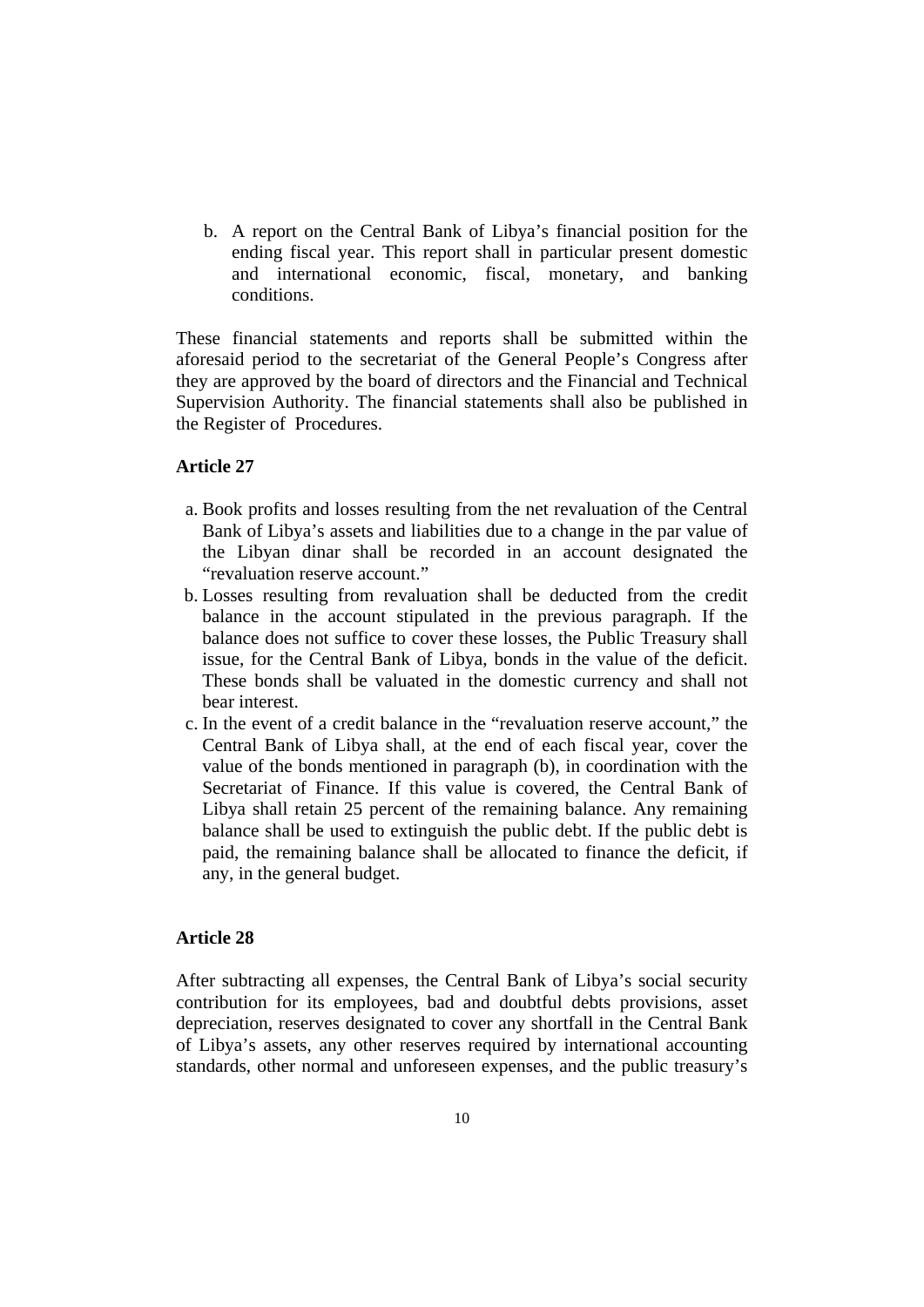share of profits resulting from the currency issue operations stipulated in Article 40 of this law, net profits shall be added to the Central Bank of Libya's general reserve balance at the end of the fiscal year as follows:

- 1. All net profits shall be added until the general reserve totals one-half of authorized capital.
- 2. If the general reserve reaches one-half of capital, 25 percent of net profits shall be added to the general reserve until it totals authorized capital.
- 3. If the general reserve equals capital, 10 percent of net profits shall be added to the general reserve until its totals twice the amount of authorized capital.
- 4. If the general reserve reaches twice the amount of capital, 5 percent of net profits shall be added to the general reserve balance until it totals 10 percent of the Central Bank of Libya's total assets.
- 5. Net profits remaining thereafter shall be transferred to the public treasury.

# **Article 29**

The Bank shall be exempt from all taxes and duties.

### **Section 4 - Issuance of Money**

### **Article 30**

The Bank alone shall have the prerogative to issue currency in Libya. In the application of the provisions of this section, currency shall mean banknotes and coins. The Central Bank of Libya's board of directors may set and stipulate rules and principles for the issuance of currency, and it may establish currency specifications and denominations. Banknotes must bear the signature of the governor.

#### **Article 31**

The currency unit in Libya shall be the Libyan dinar. Each dinar shall be divided into 1000 dirhams. The Central Bank of Libya's board of directors shall set the par value of the Libyan dinar in SDRs or any convertible foreign currency or according to supply and demand in the foreign exchange market.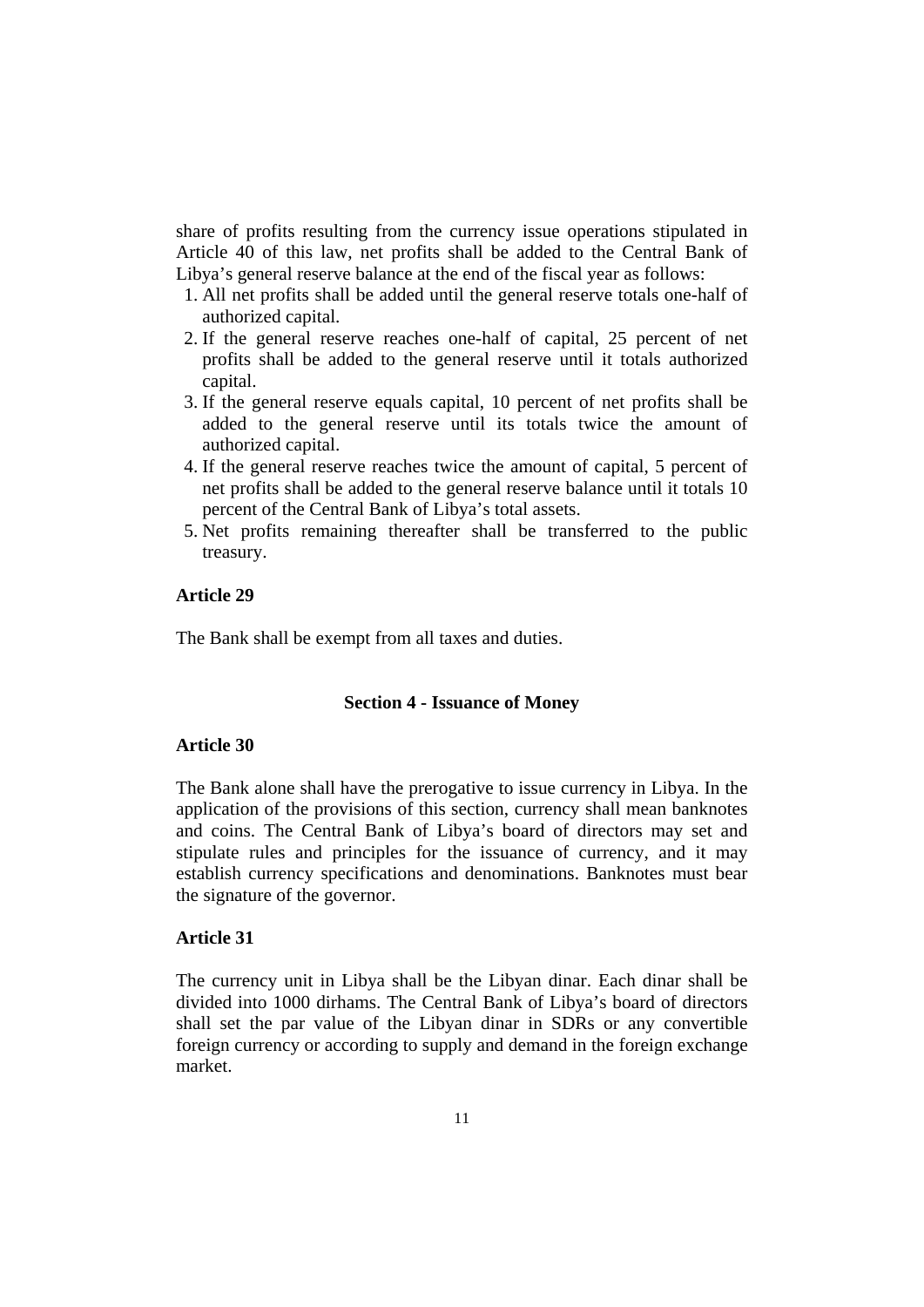The Bank, in coordination with the General People's Committee, shall set and shall be responsible for managing, the exchange rate of the Libyan dinar against foreign currencies according to domestic and international financial and economic developments so as to achieve the interests of the national economy.

# **Article 33**

The banknotes issued by the Central Bank of Libya shall have unlimited debt discharge power. Coins issued shall have debt discharge power up to LD25. That notwithstanding, this currency shall be accepted at all public treasuries and banks in Libya regardless of its value.

## **Article 34**

The Central Bank of Libya's board of directors may withdraw from circulation any banknotes or coins that it issues, and it may invalidate any denomination thereof in exchange for payment of the nominal value thereof. In this latter case, an announcement shall be published in the Register of Actions and in domestic newspapers at least two months before the date set for the invalidation. Currency that is invalidated shall be cancelled, as shall currency withdrawn from circulation in order to exchange it for other, new currency if it is not suited for recirculation. The cancelled currency shall then be destroyed by the method specified by the board of directors.

### **Article 35**

The Central Bank of Libya shall not be required to pay the value of any lost, burned, destroyed, disfigured, or defective banknotes or coins except in the case of coins that have become defective as a result of the normal circulation thereof.

Nonetheless, the Central Bank of Libya's board of directors may specify cases in which the value of damaged, disfigured, or defective banknotes shall be paid according to the conditions and requirements decreed by the board of directors.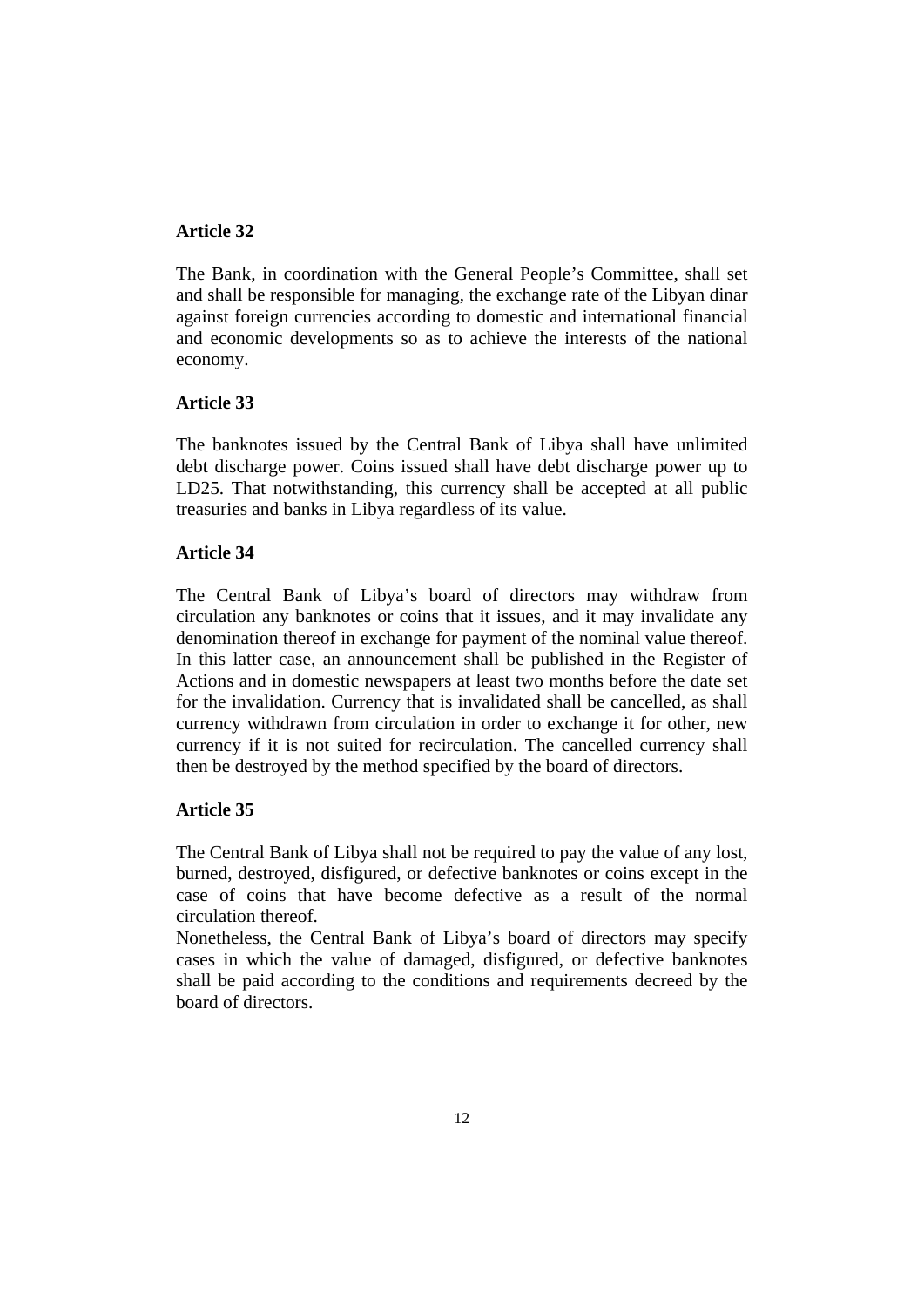The total value of banknotes and coins in circulation must always correspond to assets comprising:

- 1. Gold bars or coins, or convertible foreign currencies, or SDRs, the value of all of which shall not be less than 30 percent of the total assets of the issue.
- 2. Treasury notes and bonds issued by the public treasury in Libya, whose period of maturation shall not exceed 15 years from the date on which they are acquired by the Central Bank of Libya and whose value must not exceed 20 percent of the total assets of the issue.
- 3. Securities issued or guaranteed by international financial institutions or foreign governments which may be retained in their currencies under paragraph (1) of this article, and which become payable within 15 years from the date of the Central Bank of Libya's acquisition of them. The value of such securities shall not exceed 50 percent of the total assets of the issue. The board of directors may decide to retain, within this percentage, foreign bonds that become payable within 15 years of the date of the Central Bank of Libya's acquisition of the bonds, provided the value of the bonds does not exceed 10 percent of the total of the assets of the issue.
- 4. Other bonds specified by the board of directors of the Central Bank of Libya that are issued by international banks and financial institutions, whose currencies are convertible and may be circulated in international financial markets and whose maturation period does not exceed ten years from the date of the Central Bank of Libya's acquisition of the bonds.

# **Article 37**

Gold, foreign exchange, and foreign assets formed to cover an issue shall be deposited in the Central Bank of Libya's safes or in any of the authorized banks abroad. The deposit shall be in the name of, and to the credit of, the Central Bank of Libya.

# **Article 38**

There shall be a department for banknote and coin issuance in the Central Bank of Libya. The accounts and operations of this department shall be designated separately and distinctly from the Central Bank of Libya's other accounts and operations. All of the expenses arising from the preparation,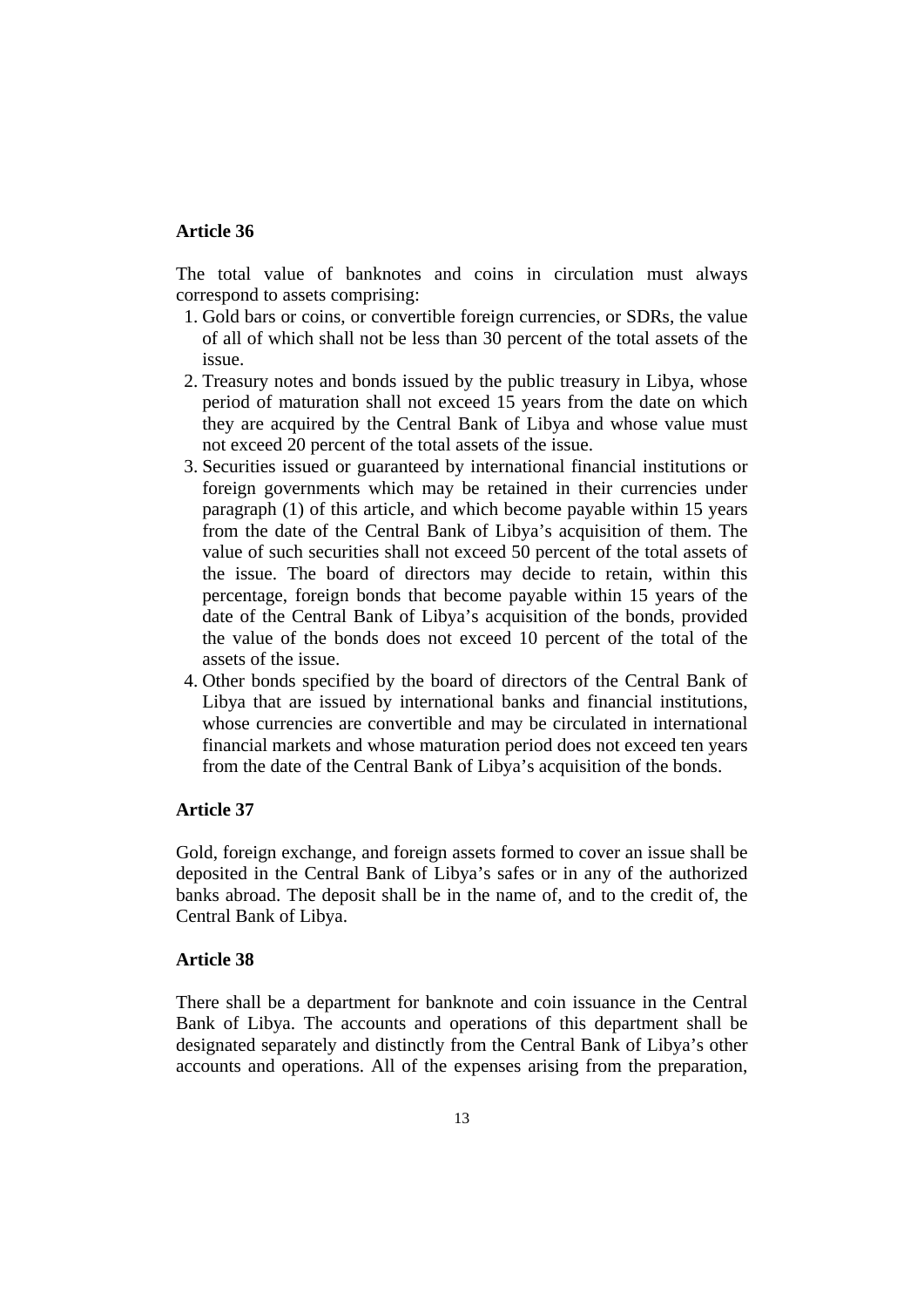issuance, putting into circulation, withdrawal, and destruction of banknotes and coins shall be subtracted from the assets of this department.

#### **Article 39**

Banknotes or coins may be paid by the Issue Department to the Central Bank of Libya's other departments and branches or to any person only against payment of the value there of in Libyan currency or against assets that form a portion of the assets of the concerned department or branch according to the terms and conditions decreed by the Central Bank of Libya's board of directors.

### **Article 40**

The profits resulting from currency issue operations shall be distributed at the end of each fiscal year at a rate of 80 percent to the Public Treasury and 20 percent to the Central Bank of Libya. The distribution shall be effected after the deduction of all expenses approved by the auditors and the setting aside of a reserve that suffices to cover any decline in the value of assets. The reserve shall be determined by decree of the Central Bank of Libya's board of directors.

### **Section 5 - Regulation of Foreign Exchange Transactions**

### **Article 41**

Without prejudice to the provisions of Article 42 of this law, any natural person or legal entity may retain any foreign exchange that he/it owns or possesses or that is transferred to him/it and may execute any foreign exchange transaction, including transfers to Libya or abroad.

## **Article 42**

A Libyan public entity may not retain foreign exchange unless it stems from the return on its activity. In this case, it must keep the foreign exchange in an account with the Central Bank of Libya or in an account with a national bank that operates in Libya.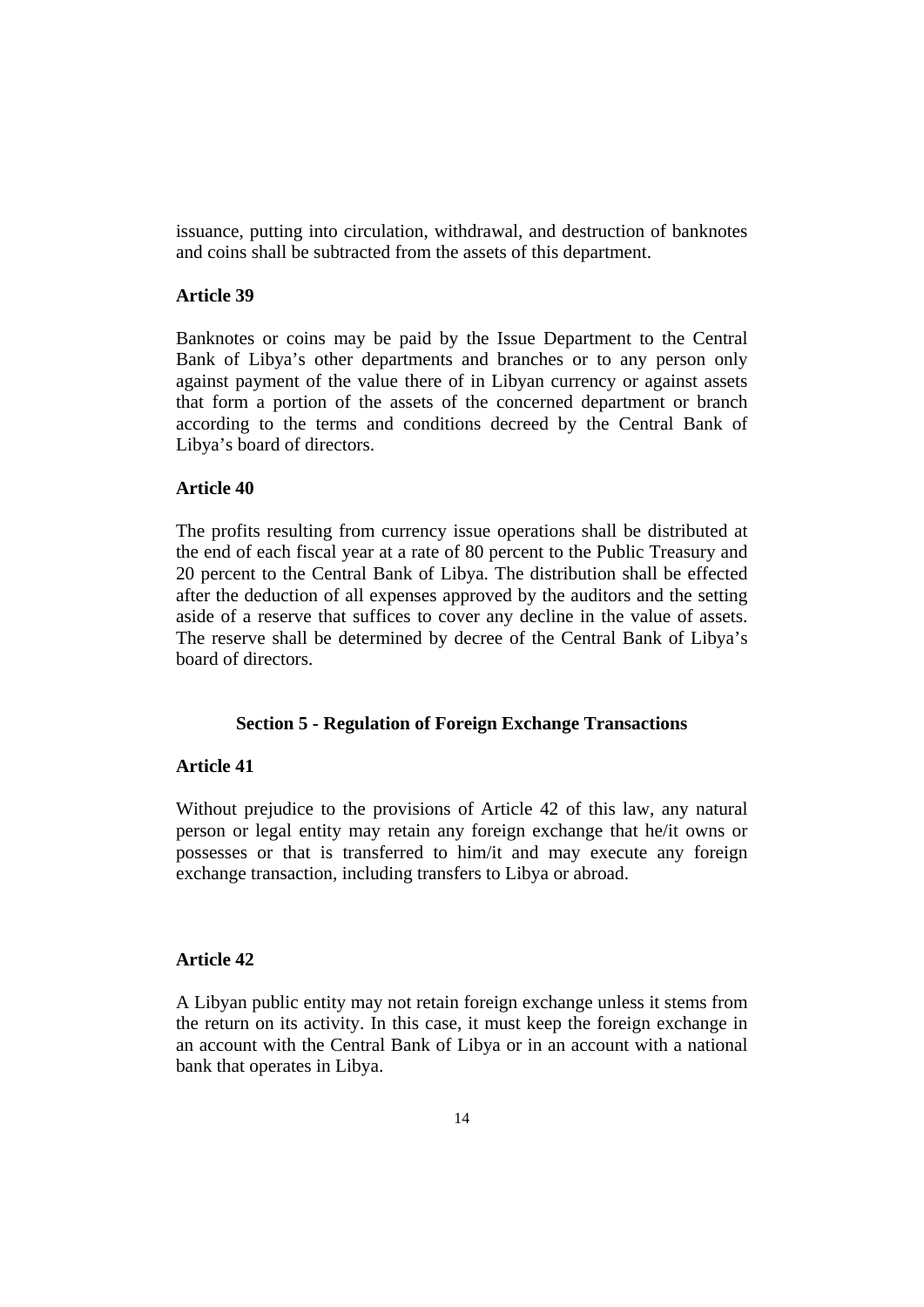Without prejudice to the provisions of the previous article, commercial banks operating in Libya may open accounts in foreign exchange for natural persons and legal entities that are fed by:

- 1. Deposits in foreign exchange.
- 2. Sums transferred from abroad.
- 3. Sums transferred from another domestic account in foreign exchange.
- 4. The foreign currency equivalent that the commercial bank receives for its purchase of foreign banknotes, traveler's checks, or other means of payment in foreign exchange credited to the account.
- 5. Banking interest on the aforesaid accounts.
- 6. Any other legal channel.

## **Article 44**

The accounts provided under the previous article shall be used for the following purposes:

- 1. Cash payment in foreign currency to the account holder himself or to any payee whom he specifies.
- 2. The execution of transfers in a foreign currency inside Libya or abroad based on the account holder's request.
- 3. Transfers to another account in foreign exchange.
- 4. Any other legal purposes.

### **Article 45**

Banks may, based on an account holder's request or authorization, purchase all or a portion of the balance of the [account holder's] account in foreign currency in exchange for any other currency at the exchange rate prevailing on the date of the purchase according to the rules and conditions decreed by the Central Bank of Libya.

### **Article 46**

Engagement in money changing activities and financial services shall be by permission of the Central Bank of Libya. The Central Bank of Libya's board of directors shall establish rules that regulate such activities and the granting of and cancellation of licenses to engage in such activities.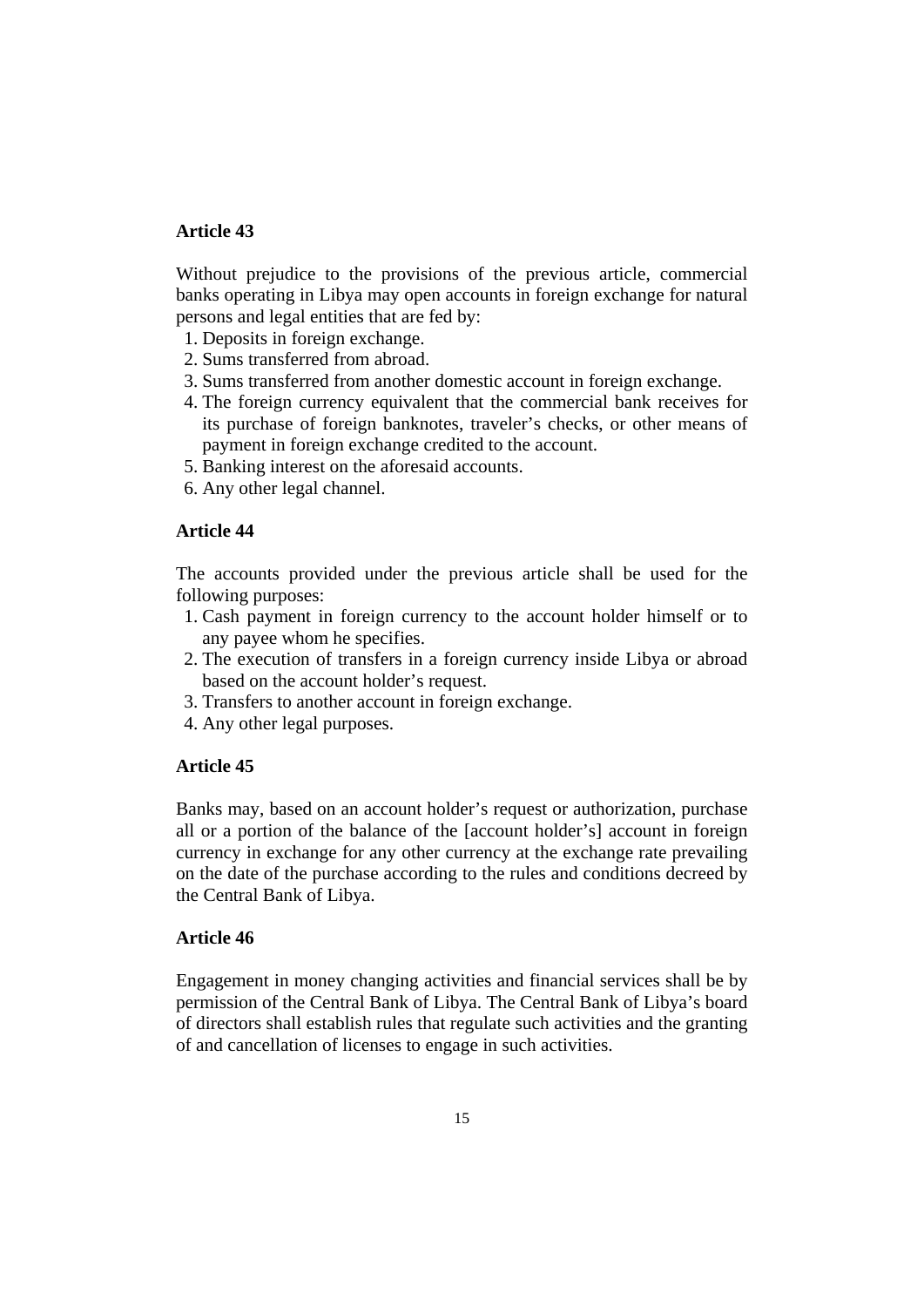Foreign exchange transactions shall be executed through banks and entities that are licensed for this purpose by the Central Bank of Libya. Each such bank and entity must prepare a periodic statement of the foreign exchange that it sells or buys, the foreign exchange transfers that it executes and receives, foreign exchange that it receives for transactions involving the export of goods and services, and foreign exchange balances at its disposal. It must transfer all such foreign exchange to the Central Bank of Libya at the times stipulated by the Central Bank of Libya.

# **Article 48**

The value of goods and services inside Libya shall be paid in the Libyan dinar. The equivalent value thereof in means of banking payment authorized by the Central Bank of Libya may be accepted.

# **Article 49**

It shall be prohibited to bring into or take out of Libya Libyan currency except in the cases and according to the conditions stipulated by the board of directors of the Central Bank of Libya in a decree published in the Register of Actions.

# **Article 50**

Customs officials may exercise the authorities granted to them under the Customs Law regarding that which pertains to the enforcement of this section and the regulations and decrees issued under it.

# **Article 51**

The payment of a debt owed to a creditor not resident in Libya to a frozen account in the creditor's name with an accredited bank in Libya, when the transfer of the debt payment to abroad is not feasible for any reason, shall release the debtor from the debt provided the Central Bank of Libya permits such payment. The Central Bank of Libya shall set the conditions and terms for the disposal of such an account.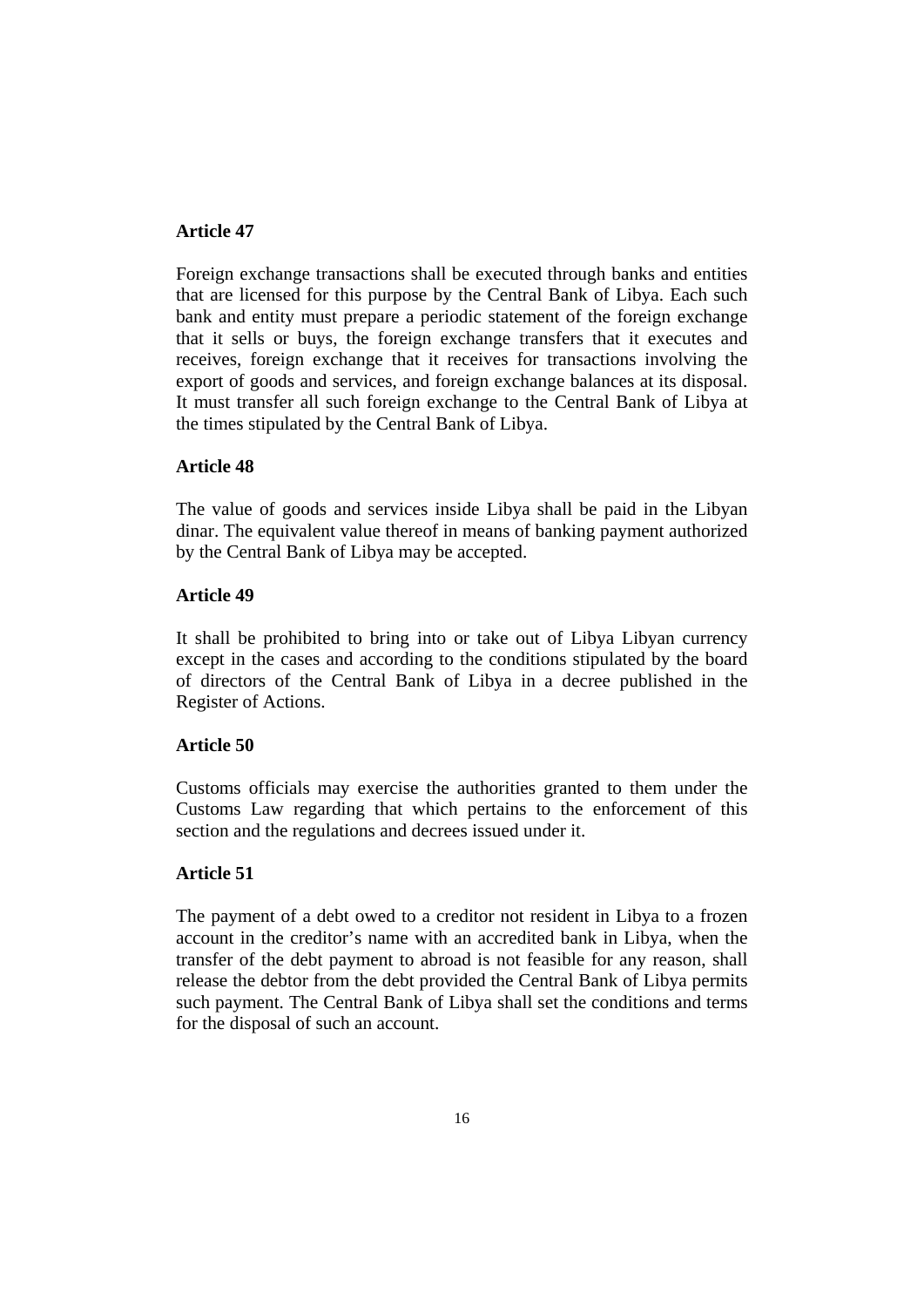Transfers and transactions of a capital nature from and to Libya may be executed according to the terms and conditions set by the board of directors of the Central Bank of Libya.

# **Article 53**

Commercial banks operating in Libya may grant credit in foreign exchange with sufficient guarantees of the recovery of the value thereof in foreign exchange at the designated times. They may also transact in foreign exchange among themselves within the limits of the balances that they are permitted to receive under rules established by the board of directors of the Central Bank of Libya.

# **Article 54**

The Central Bank of Libya shall be responsible for deciding cases pertaining to foreign exchange not covered in this law so as not to conflict with the provisions of this law.

### **Section 6 – Supervision of Banks**

- I. The following shall be subject to the supervision of the Central Bank of Libya under this law:
- 1. Commercial banks.
- 2. Specialized banks whose objectives include financing and granting credit for specific activities.
- 3. Banks that operate abroad whose head office is in Libya.
- 4. The branches of foreign banks in Libya.
- 5. The representation offices of foreign banks in Libya.
- 6. Money changing and financial services companies.
- II. Without prejudice to agreements on the establishment of some banks, all banks operating in Libya shall be subject to the supervision of the Central Bank of Libya pursuant to the provisions of this law.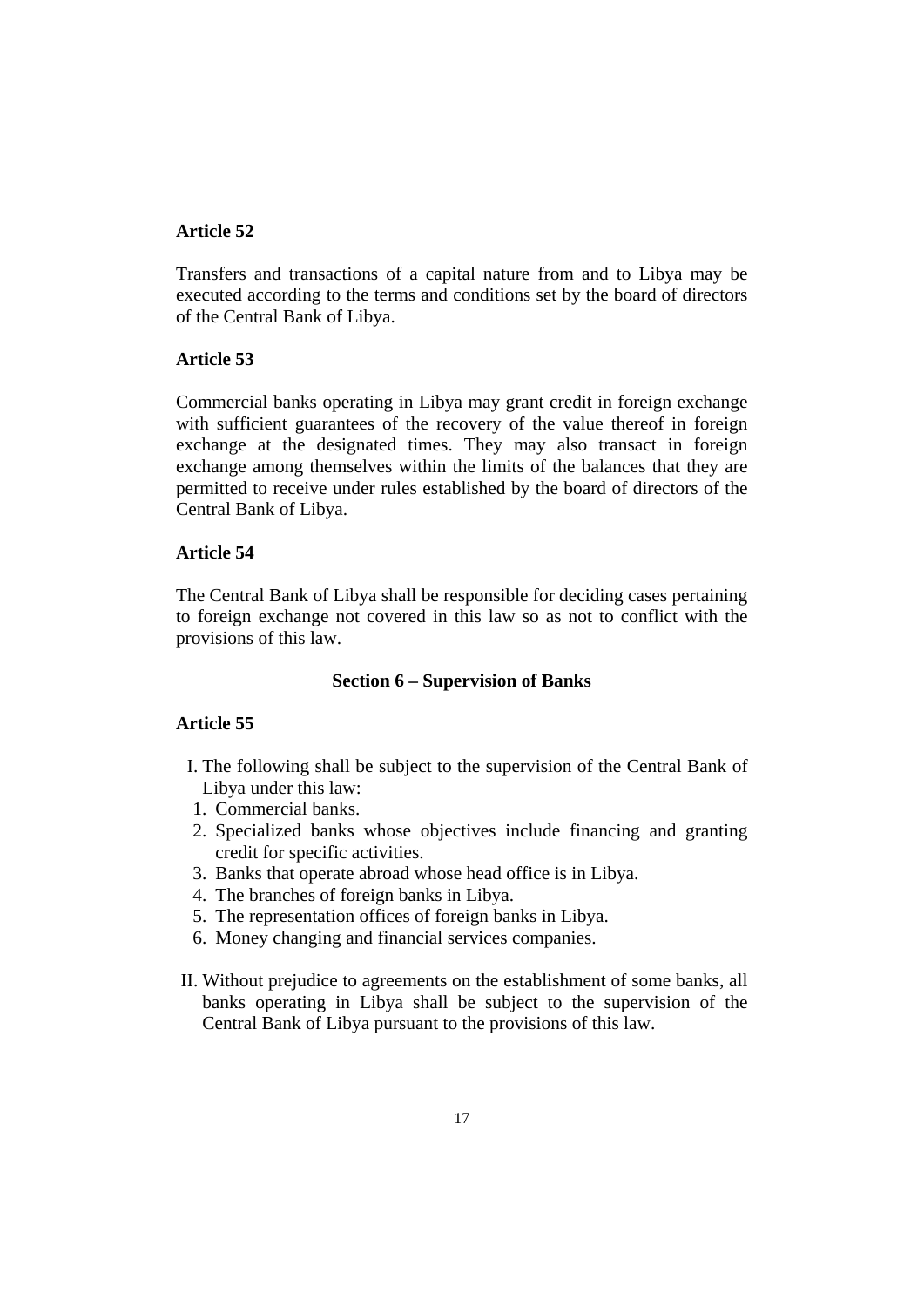- I. The board of directors of the Central Bank of Libya shall establish, according to the requirements of the domestic money and credit situation, international banking standards and general rules for the control and supervision of banks and the other institutions stipulated in the previous article in order to regulate the following matters:
- 1. The method for appraising different types of bank assets.
- 2. The determination of the types of liquid assets and the ratio of liquidity to deposit liabilities that must be maintained.
- 3. Areas in which banks are prohibited to invest funds.
- 4. The provisions that must be available to cover assets whose value is subject to extreme fluctuation.
- 5. The ratios that must be observed between the value of credit and the value of credit guarantees; and the specification of credit type.
- 6. The ceiling on the rate of interest on all debit and credit accounts and late interest.
- 7. The permitted difference between interest rates and the rediscount rate set by the Central Bank of Libya on the one hand and the discount rates set by the banks for their customers on the other hand if credit instruments are suited to being rediscounted or if they are suited to a loan being obtained against them.
- 8. The percentage of each type of credit relative to total credit, and the setting of ceilings on the value and term of credit for all or some credit transactions for all banks or any bank.
- 9. The minimum monetary cover needed to establish documentary credits and issue letters of credit in general or with respect to a specific type of credit.
- 10. The maximum limits on banks' investments in securities, real-estate financing, and credit for consumption purposes.
- 11. The terms and conditions under which irregular loans must be repaid, and the setting aside of, and exemption from, interest calculated thereon.
- 12. The rules and facilities needed to regulate clearing operations between banks subject to the provisions of this law.
- II. In addition to the rules stipulated in the previous paragraph, the Central Bank of Libya shall establish the following:
	- 1. Disclosure rules, the statements that must be published, and the method of publication.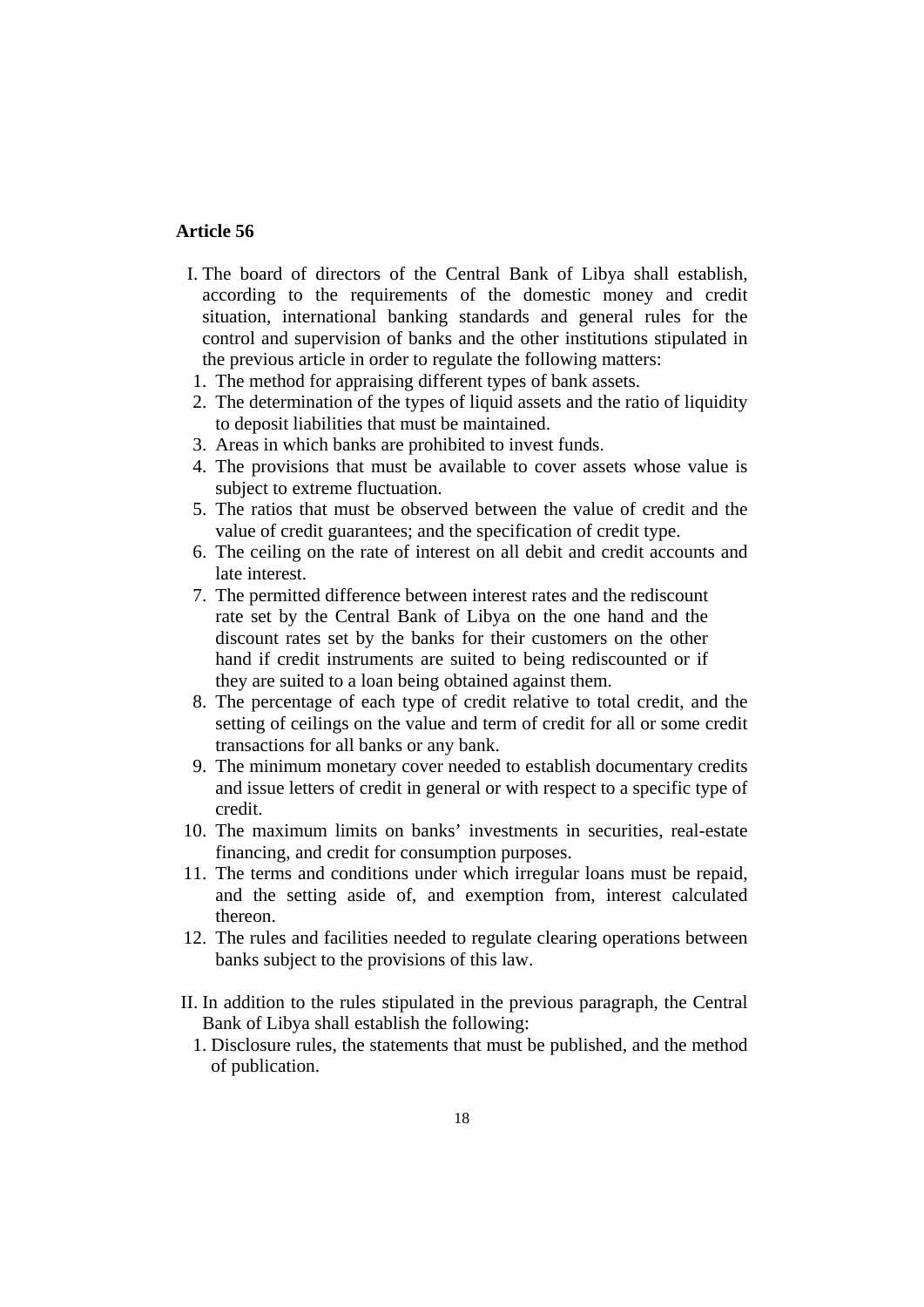- 2. The rules needed to counter money laundering operations and the financing of terrorism.
- 3. The rules and requirements with which bank managers must comply.
- 4. The minimum capital adequacy criterion.
- 5. Rules for opening accounts and engaging in banking activities.
- 6. The criteria required for the classification and irregular classification of the loans and credit facilities provided by banks. Each bank shall establish the measures that must be taken to cover irregular loans and credit facilities. In addition, auditors shall be required to ascertain whether the bank management observes these criteria.
- 7. The rating and classification of banks according to domestic and international banking criteria.
- 8. Any monetary, financial, and other credit issue consistent with the Central Bank of Libya's objectives and conducive to achieving the interest of the national economy.

- I. All commercial banks must maintain, with the Central Bank of Libya and without interest, the required monetary reserve corresponding to its deposit liabilities. These reserves shall be paid in the Libyan dinar unless the board of directors of the Central Bank of Libya permits the provision of some such reserves in the form of other assets.
- II. The board of directors of the Central Bank of Libya shall stipulate the types of deposit liabilities and the ratio of the required monetary reserve to each type.
- III. Any increase in the limit established under the previous paragraph shall be introduced as gradually as possible, with implementation after a period of at least 15 days from the date on which the banks are notified of the increase.

### **Article 58**

The board of directors of the Central Bank of Libya may at any time require the banks to deposit reserves for any type of deposit liability at a rate that exceeds the limit stipulated under the previous article. The Central Bank of Libya must pay interest on reserves that exceed the aforesaid limit at a rate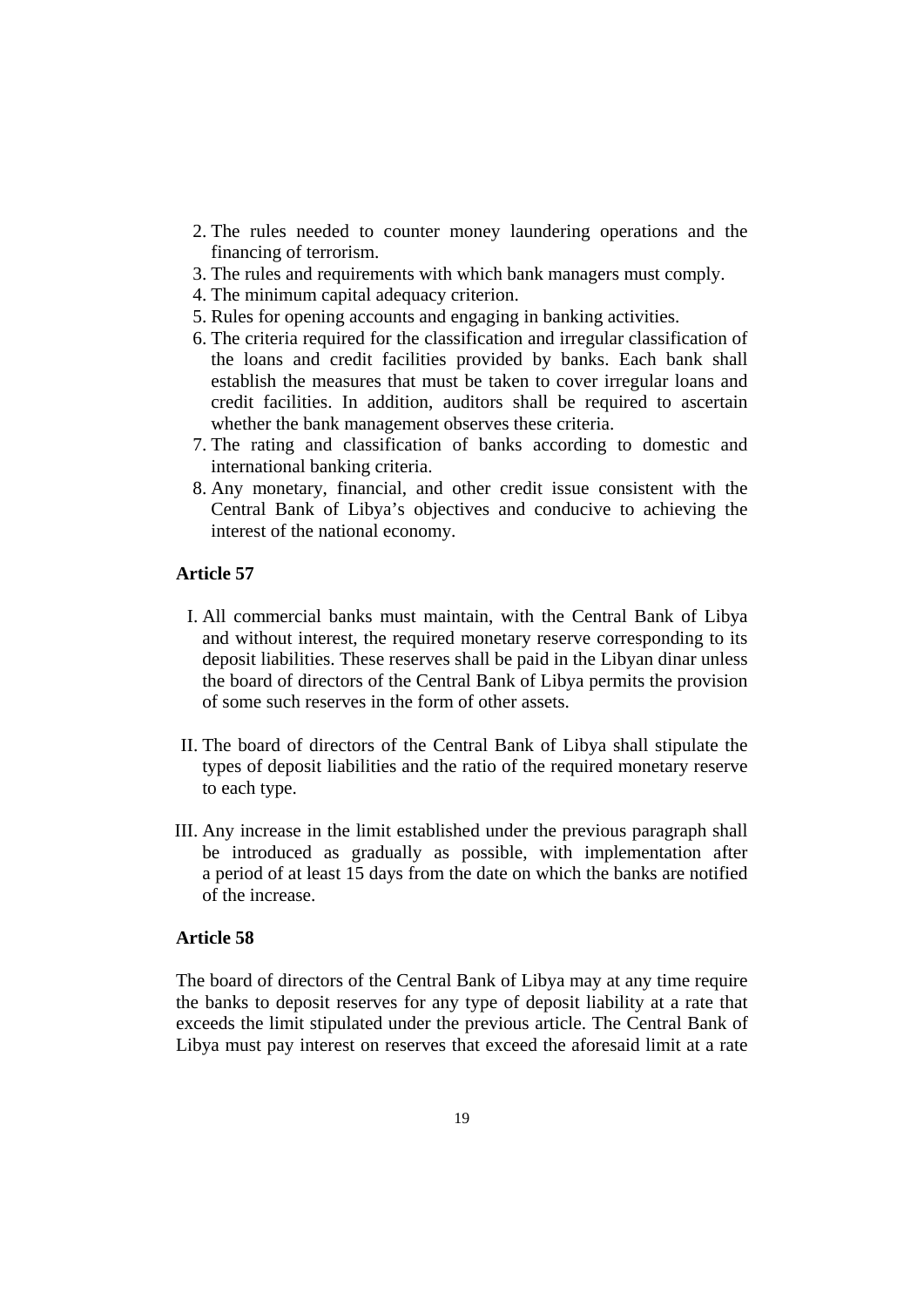not to exceed the discount rate in effect on the date on which such reserves are deposited.

# **Article 59**

- 1. The reserves required of each bank according to the provisions of the previous two articles shall be calculated based on the deposit liabilities of each bank in each week at the close of business on the days designated by the Central Bank of Libya for each week. Regarding the required reserves account, a commercial bank and its branches shall be considered a single unit.
- 2. If the reserves of a bank fall short of the required reserves, the bank must complete its reserves immediately. The Central Bank of Libya may require such a bank to pay no less than 1/30 of 1 percent of the shortfall for each day, starting from the date set by the Central Bank of Libya.
- 3. If a bank fails to pay the required reserves in full for one month, the board of directors of the Central Bank of Libya may prohibit or restrict the bank's credit granting and new investment activity, and it may prohibit the bank from allocating all or some of its profits to pay stockholder shares.

### **Article 60**

The Central Bank of Libya shall be responsible for collecting and examining the reports sent to it by the banks pursuant to the provisions of this law. At the end of the last business day of each month, the Central Bank of Libya shall prepare a summary report on the banks' financial positions. The summary report shall be published in the Register of Actions.

# **Article 61**

The Central Bank of Libya may examine at any time a banks' books, records, debit accounts, and the electronic systems and files pertaining thereto. The examination shall be conducted at the head office of the concerned bank by bank inspectors assigned for this purpose. The banks must provide these inspectors with all of the data and facilities that they require to carry out their mission. It shall be prohibited for inspectors to reveal or disclose to a third party anything from the records, papers, or information concerning the inspection except in the cases permitted by law or when doing so is necessary for a judicial investigation.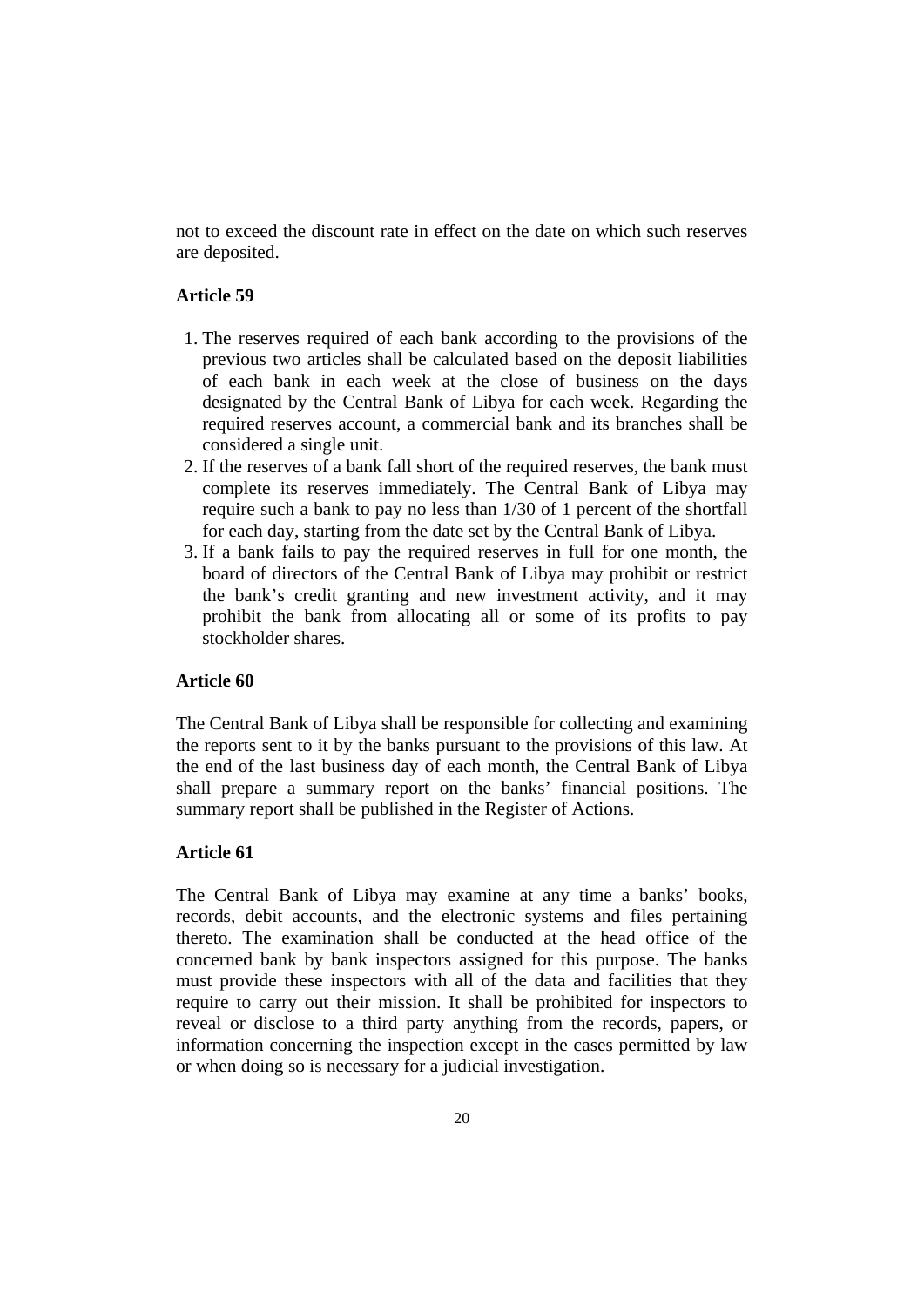- I. If it becomes evident to the Central Bank of Libya from an examination of statements provided by any bank that the bank is experiencing a financial problem mentioned in paragraph (III) of this article, the governor must warn the bank in writing of the need to correct its conditions within two weeks of the date on which the bank receives the warning. The governor may extend this period up to a total period of 30 days. If it is proven to the governor that the bank has begun to take measures to remedy the financial problems and has actually begun to provide the necessary additional financial resources, but the extended deadline has lapsed without the concerned bank being able to remedy its financial problems, the governor may take one or more of the following measures:
	- 1. Convene the general assembly of the bank for a meeting and take an appropriate measure.
	- 2. Suspend the bank's manager, refer him for an investigation, and assign someone to handle management of the bank in his stead.
	- 3. Suspend the bank's board of directors and appoint a temporary management committee until the bank's conditions are corrected.
	- 4. Merge the bank with another bank with the consent of the general assemblies of the two concerned banks.
	- 5. Cancel the license granted to the bank to engage in its activity, and take the necessary measures to liquidate the bank.
- II. The implementation of any of the two measures stipulated in subparagraphs (4) and (5) of the previous paragraph must be approved by the board of directors of the Central Bank of Libya.
- III. A bank shall be considered subject to financial problems under this article if one of the following cases exists with regard to it:
	- 1. Its assets cannot cover its obligations.
	- 2. There is a noticeable drop in its assets or revenues due to practices inconsistent with banking principles.
	- 3. There is strong evidence that the bank will not be able to cover depositors' demands or meet its obligations under normal circumstances.
	- 4. The bank is unable to meet liquidity and reserve requirements established under this law for 60 continuous days or 90 discontinuous days during a single year.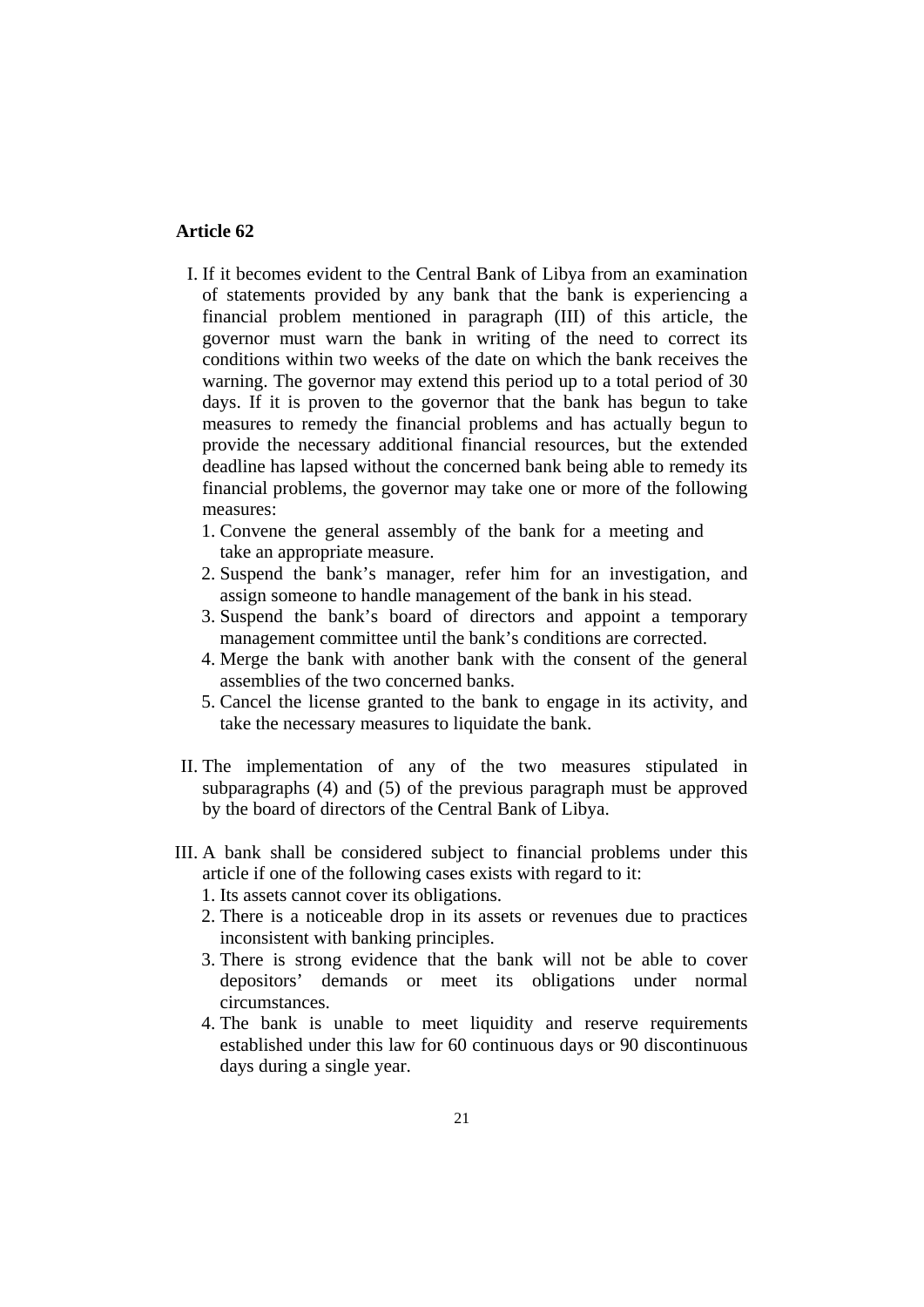- 5. Continued deficit in the value of stockholder equity or an inability to maintain the provisions that must be formed.
- 6. Any other case classified as a financial problem by the Central Bank of Libya.

The Central Bank of Libya shall prepare a consolidated statement of the credit facilities granted by the commercial banks to each customer. In order for this measure to be carried out, the banks must send the statements requested by the Central Bank of Libya concerning debtors to whom loans or credit have been granted within the limits specified by the board of directors of the Central Bank of Libya. The banks must do so by the deadlines established by Central Bank of Libya. Any bank may request that the Central Bank of Libya furnish it with a statement of the position of any customer who requests credit facilities from the bank. It shall do so according to the conditions and terms issued by decree of the board of directors of the Central Bank of Libya.

# **Article 64**

Banks subject to the provisions of this law must comply with the rules and regulations established by the Central Bank of Libya to regulate clearing operations and issues relating to the System of National Payments. All entities that engage in their activities pursuant to the provisions of this law must implement the decrees, circulars, and instructions issued by the Central Bank of Libya.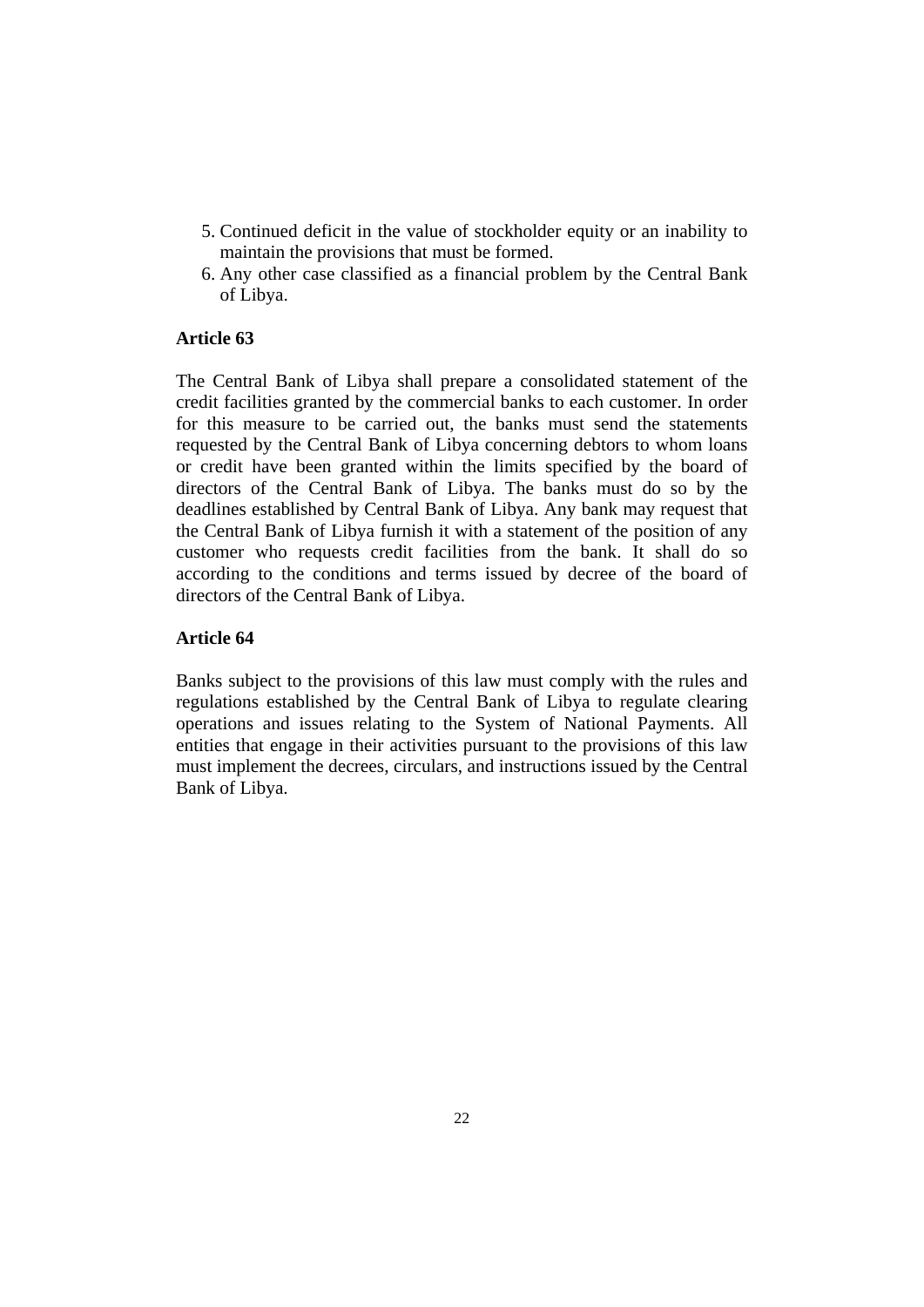### **Chapter 2 - Commercial Banks**

### **Section 1 – The Establishment and Supervision of Commercial Banks**

#### **Article 65**

I. Any company that ordinarily accepts deposits in current demand accounts or time deposits, grants loans and credit facilities, and engages in other such banking activities according to the provisions of paragraph (II) of this article shall be considered a commercial bank.

A specialized bank whose main purpose is to finance and grant credit for specific activities, and whose basic activities do not include the acceptance of demand deposits, shall not be considered a commercial bank. Special banks may be permitted to engage in some commercial banking activities for the beneficiaries thereof by decree of the board of directors of the Central Bank of Libya.

- II. The following shall be considered activities in which a commercial bank engages:
	- 1. The cashing of checks made out to and by customers.
	- 2. Services relating to documentary credits, documents for collection, and letters of credit.
	- 3. Issuance and management of instruments of payment including monetary drawings, financial transfers, payment and credit cards, traveler's checks, etc.
	- 4. Sale and purchase transactions involving monetary market instruments and capital market instruments to the credit of the bank or its customers.
	- 5. The purchase and sale of debt, without or without the right of recourse.
	- 6. Lease financing operations.
	- 7. Foreign exchange transactions in spot and forward exchange markets.
	- 8. The management, coverage, distribution, and transaction of banknote issues.
	- 9. The provision of investment and other services for investment portfolios, and the provision of investment trustee services, including the management and investment of funds for a third party.
- 10. Management and safekeeping of securities and valuables.
- 11. Provision of trustee or financial investor services.
- 12. Any other banking activities approved by the Central Bank of Libya.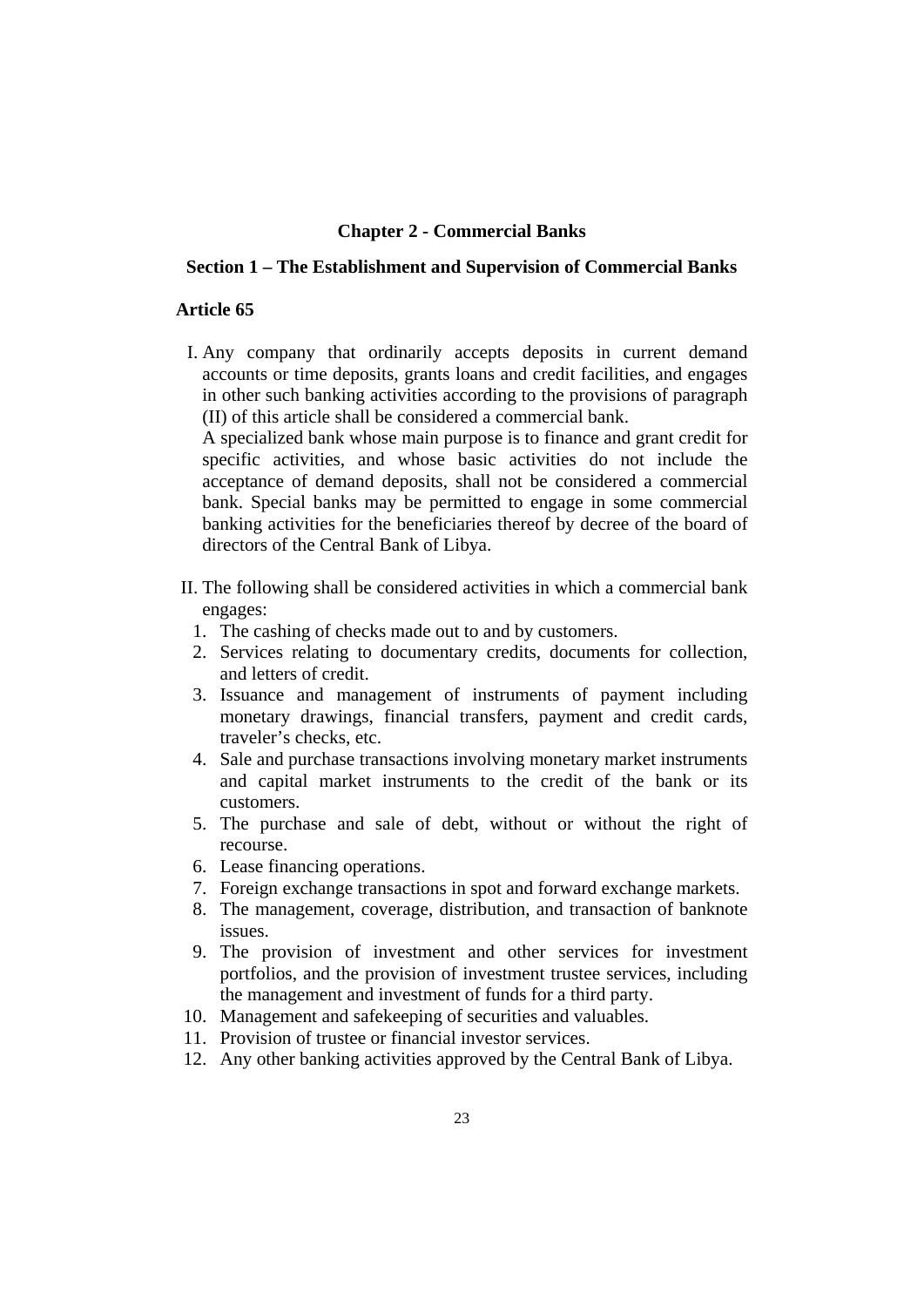- I. Each commercial or specialized bank must obtain a license to engage in banking activities before commencing such activities. The board of directors of the Central Bank of Libya shall issue this license. This license shall replace the license stipulated in the Commercial Law. The following shall be observed before the license is granted:
- 1. The founding committee shall submit a request to the Central Bank of Libya with the attached documents stipulated by the committee.
- 2. Capital shares shall not be offered for subscription until after the Central Bank of Libya's preliminary approval has been obtained.
- 3. The granting of a license should not entail a violation of any provision of this law, other laws, and regulations.
- 4. The commercial name adopted by the bank shall not be identical or similar to the name of any other bank or other establishment to the degree of causing confusion.
- II. It shall be prohibited for any establishment not licensed to engage in banking activities under this law to use the word "bank" and synonyms thereof or any expression similar thereto in any language, whether in its designation, commercial address, or advertising.

- I. Commercial banks must assume the form of a Libyan joint-stock company with paid-up capital of at least LD10 million divided into shares. The value of share shall not exceed LD10. The shares may be held by natural persons and public and private legal entities according to the rules and conditions stipulated in a decree issued by of the board of directors of the Central Bank of Libya, subject to the stock ownership limits established under legislation in effect. Each bank should fulfill its subscribed capital during a period not exceeding five years from granting its license. However, granting such a license to commercial banks to carry out their activities should not avert the Central Bank from discharging its power to assess their ownership structure.
- II. Banks in existence upon in this law's entry into force must render their situations consistent with the provisions of this law within three years of this law's entry into force. The board of directors of the Central Bank of Libya may extend this period by another three-year period.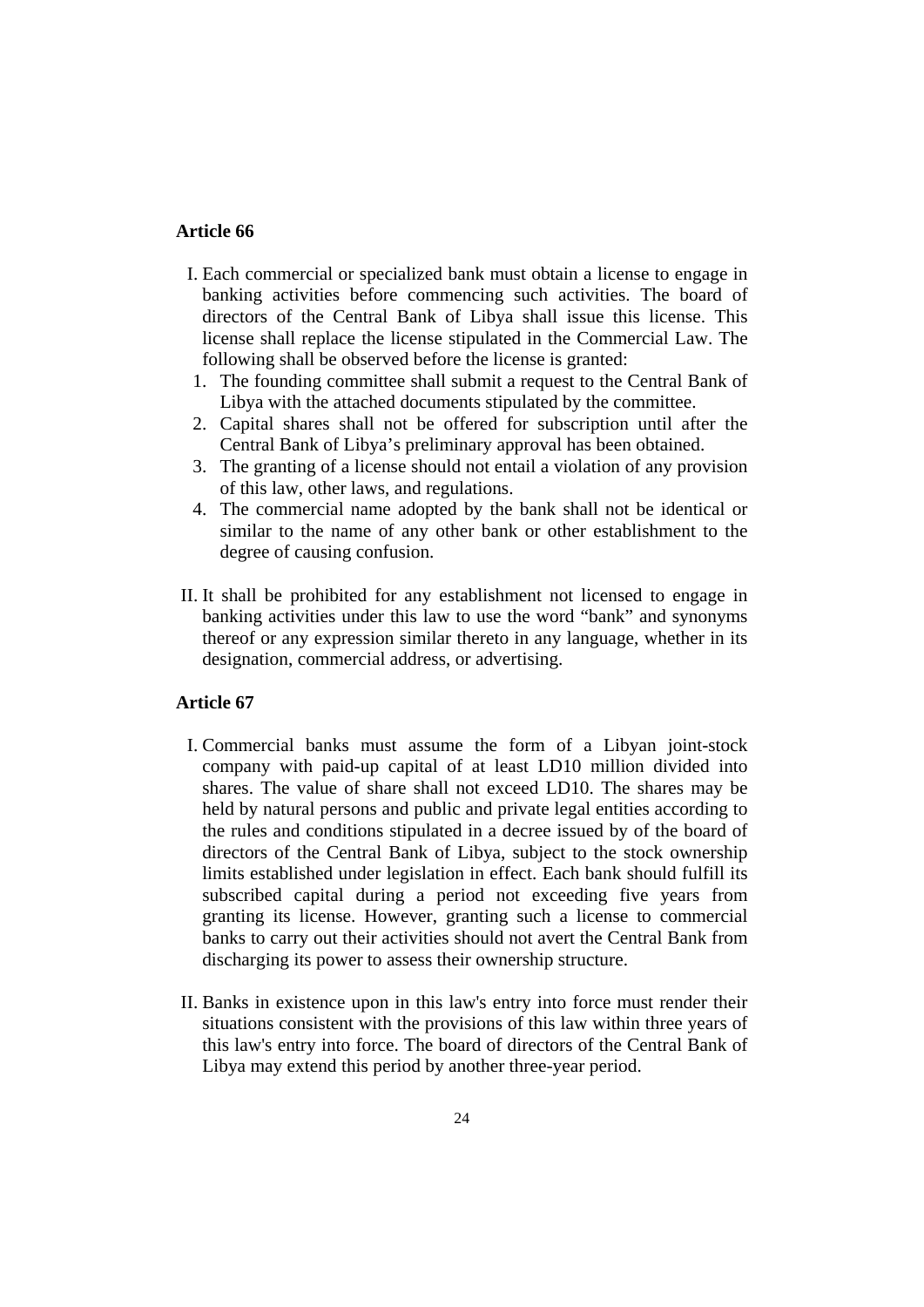III. The Central Bank of Libya may permit the establishment of banks with foreign capital. It may also permit foreign banks to hold shares in domestic banks and to open branches or representation offices in Libya according to the terms and conditions established by the Board of Directors of the Central Bank of Libya, provided the head office of the foreign bank branch has a specific nationality, the foreign bank is subject to the supervision of the monetary authority in the country where the head office is located, and the capital allocated for the branch's activity in Libya is at least \$50 million.

- I. A commercial bank shall be directed by a board of directors comprising a minimum of five members and a maximum of seven members. The members of the board of directors shall be appointed, and their remuneration set, in a resolution issued by the bank's general assembly. The board of directors shall select a chairman from among its members. The bank's charter shall stipulate the tenure of the chairman and members of the board of directors.
- II. The bank shall have a general manager, who shall be appointed by its board of directors based on the recommendation of the chairman or two members of the board of directors.
- III. The chairman and members of the board of directors and the general manager must enjoy civil and political rights, possess a university degree, possess adequate experience, and not serve as a member of the board of directors of another domestic bank.
- IV. Any person shall be prohibited from serving as members of the board of directors of any domestic bank or having any direct connection with the management of such a bank if the person:
	- 1. Has been sentenced for a crime involving a breach of trust or has been dismissed or removed pursuant to a disciplinary or judicial decision.
	- 2. Has declared bankruptcy, stopped payment, or entered into a composition.
	- 3. Was a member of a board of directors of, or had a direct connection to the management of, a bank that was liquidated in a judicial proceeding or whose license was revoked because it violated the law.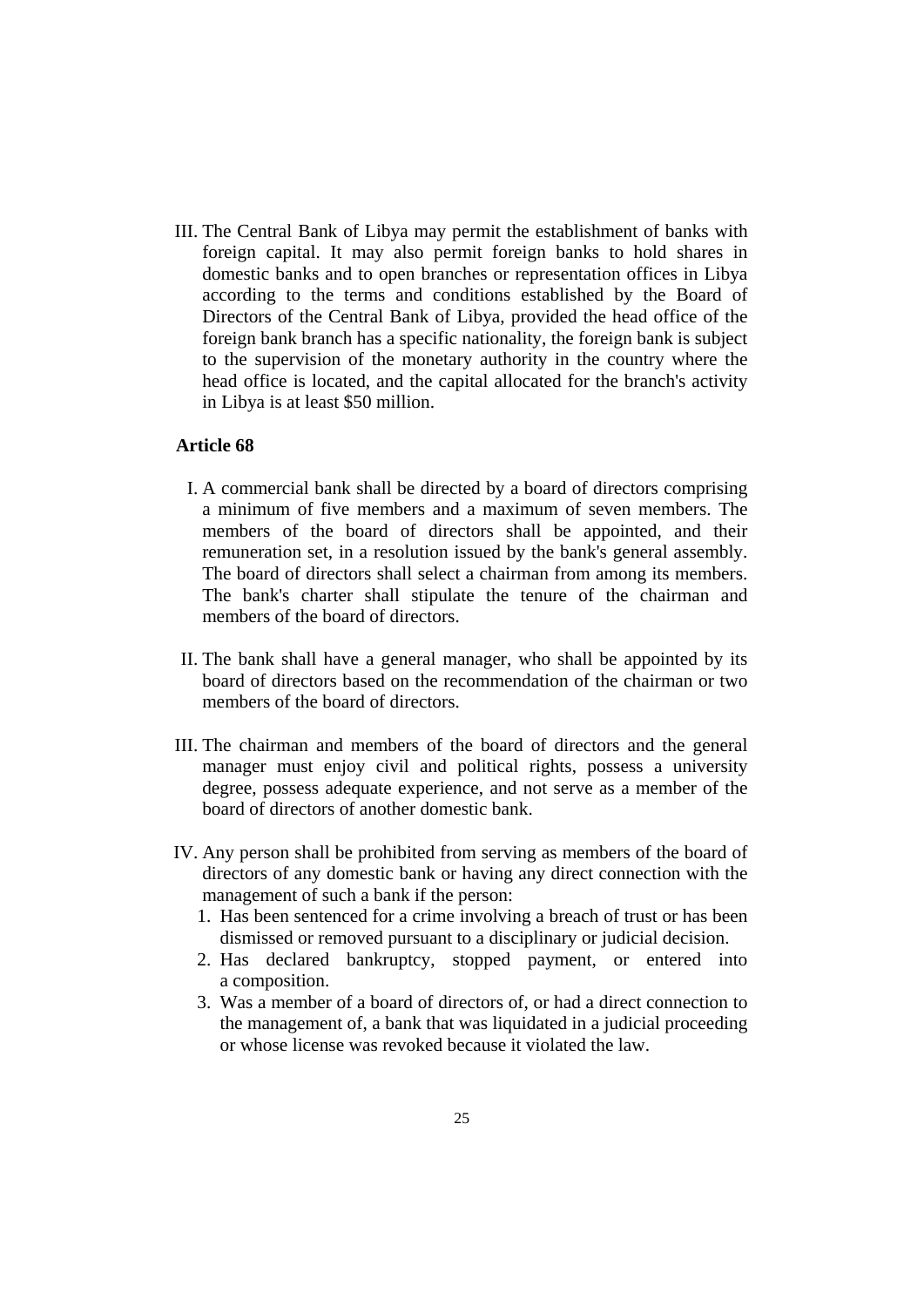- I. The governor of the Central Bank of Libya must be notified of nominees for membership on the board of directors and for the position of general manager of any bank and must be given all information on such nominees at least one week before the meeting scheduled for making the appointment decision. The governor may object to a nomination within one month of the date of receiving notification of the nominees.
- II. Any person appointed to serve as member of the board of directors or general manager in any commercial bank must convey to the governor, within one month of his appointment, a statement of the stocks and shares that he owns in commercial companies. If any change occurs in the information on this statement, said person must inform the governor of the change within one month of the occurrence of the change.

# **Article 70**

- I. A person's membership on the board of directors shall be dropped in any of the following cases:
	- 1. The person is appointed the general manager of the bank.
	- 2. The person no longer fulfills a condition for membership stipulated in Article 68 (III) and (IV) of this law.
	- 3. The person dies or is unable to discharge the functions of his position for any reason for more than four consecutive months.
	- 4. The person is absent from three consecutive board meetings or five non-consecutive board meetings during a single fiscal year.
	- 5. The person resigns.
- II. Without prejudice to the provisions in Article 69 (I), if the position of one of the members of the board becomes vacant for any reason stipulated in the previous paragraph, the bank's board of directors shall assign a person to fill the position until the general assembly meets and decides to approve that person or appoint an alternate to serve out the remaining tenure of the board.

# **Article 71**

 1. Commercial banks shall be subject to the supervision and control of the Central Bank of Libya. The Central Bank of Libya shall be responsible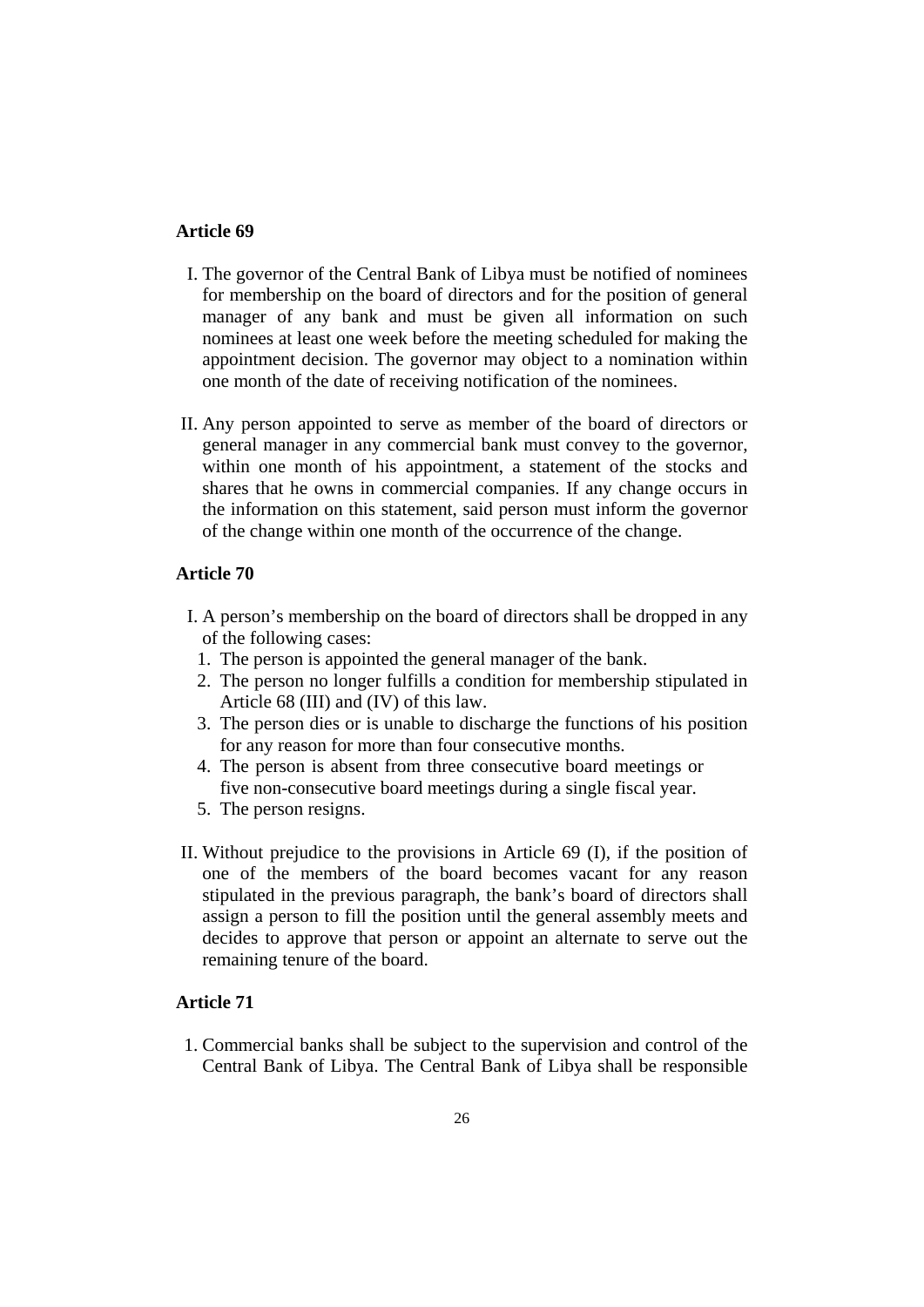for regulating its relations with the commercial banks, coordinating their actions, and monitoring their activity in the framework of the government's general policy.

 2. Without prejudice to the provisions of Articles 69 (I) and 78 (4) of this law, the decisions of the boards of directors of the commercial banks on long-term investments and the opening or closing of branches must be conveyed to the Central Bank of Libya within ten days of the date on which the decisions are issued. The implementation of these decisions shall be contingent on the Central Bank of Libya's approval thereof.

### **Article 72**

- 1. The national sector may acquire shares of the capital of state-owned banks. The general assembly of such banks shall be composed of the shareholders. Each [shareholder shall have voting rights] according to the percentage of his share of the bank's capital.
- 2. The financial treatment of employees in each commercial bank shall be determined by decision of the bank's board of directors.

# **Section 2 - Duties of the Banks**

### **Article 73**

Each bank must retain a capital reserve. Before distributing profits, it must transfer to this reserve no less than 25 percent of is net profits until the reserve totals one-half of its paid capital. It must then transfer to the reserve 10 percent of net profits until the reserve equals capital.

# **Article 74**

Any bank whose head office is abroad must appoint, with the approval of the Central Bank of Libya, a resident director for its branch(s) in Libya pursuant to an official document that: authorizes the director to receive judicial notices, requests, announcements, and other documents entailed by the nature of the bank's activity; and makes the director fully responsible before Libyan public agencies. An official copy of this document shall be lodged with the Central Bank of Libya.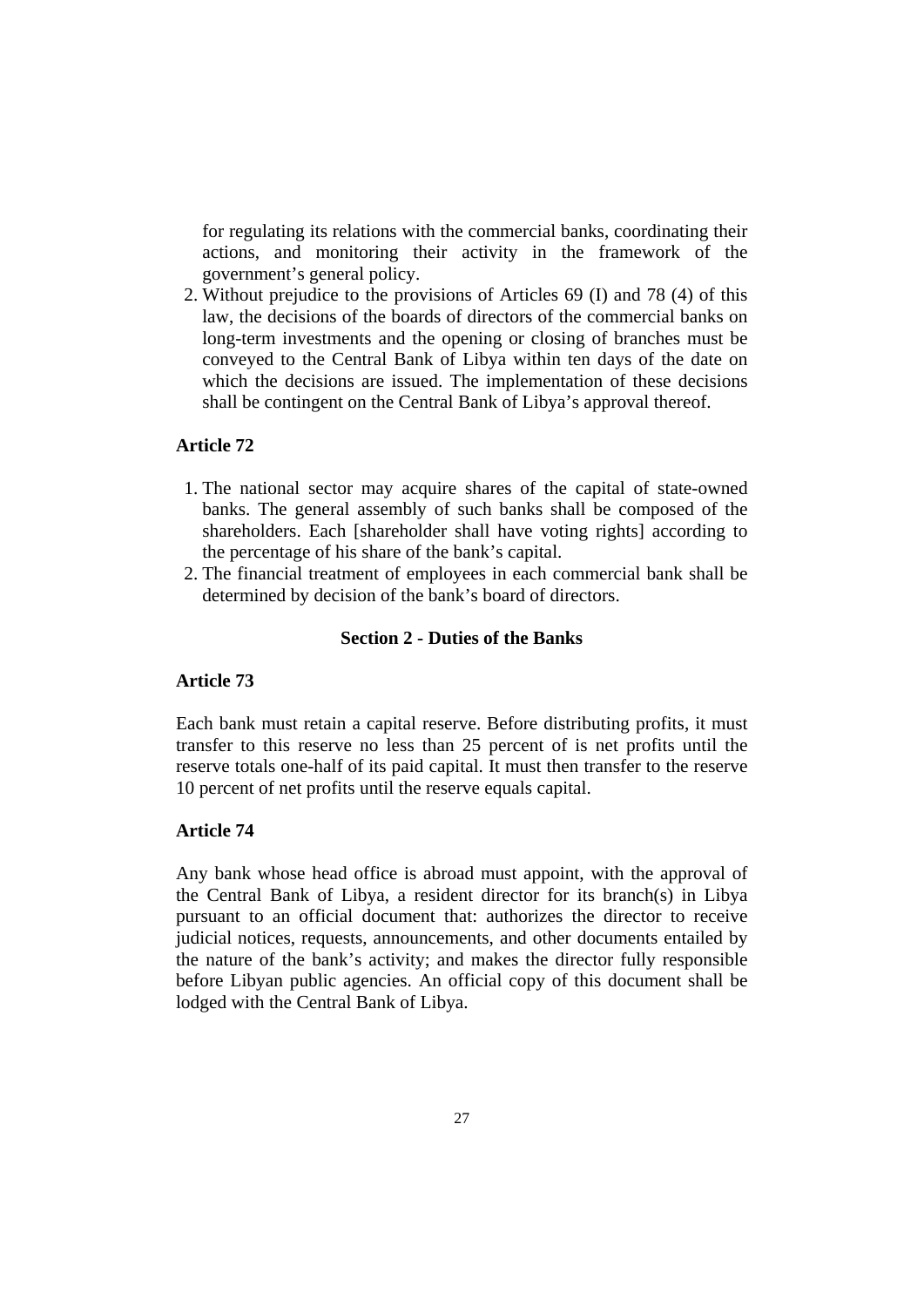Each bank must always keep, in Libya, funds that at least equal its obligations payable in Libya in addition to a sum equaling the bank's paid capital. In applying this provision, the funds that the bank is permitted to keep abroad shall figure in the calculation of the funds located in Libya.

# **Article 76**

No bank may distribute dividends until after it subtracts all expenses, including establishment and administrative expenses, expenses to cover losses, and any other expenses for which there are no corresponding assets.

# **Article 77**

A commercial bank shall be prohibited from engaging in the following transactions:

- 1. Wholesale and retail commerce, including importation and exportation and brokerage or commercial agency activities.
- 2. The acquisition of a joint stock company's shares in the capital of the bank.
- 3. The acquisition of the shares of another joint stock company in excess of 10 percent of the company's paid capital. The nominal value of the total shares owned by the bank in such companies must not exceed one-half of the paid capital and capital reserve. When necessary, the aforesaid two limits may be increased with the approval of the board of directors of the Central Bank of Libya. The calculation of these two limits shall not take into account the shares transferred to the bank in payment of a debt owed to the bank by a third party. The bank must dispose of these shares within two years of when they are transferred to it. The board may extend this period for up to two additional years.
- 4. Entry as a general partner into partnerships and the like.
- 5. Acceptance of shares that comprise the bank's capital in the form of a loan guarantee, or the transacting in or acquisition of such shares, unless ownership of the shares was transferred to the bank in payment of a debt to the bank by a third party; in this case, the bank must sell such shares within one year of the transfer of the shares to it.
- 6. The purchase of the shares of any bank operating in Libya, even if its head office is abroad.
- 7. The issuance of bearer notes payable on demand.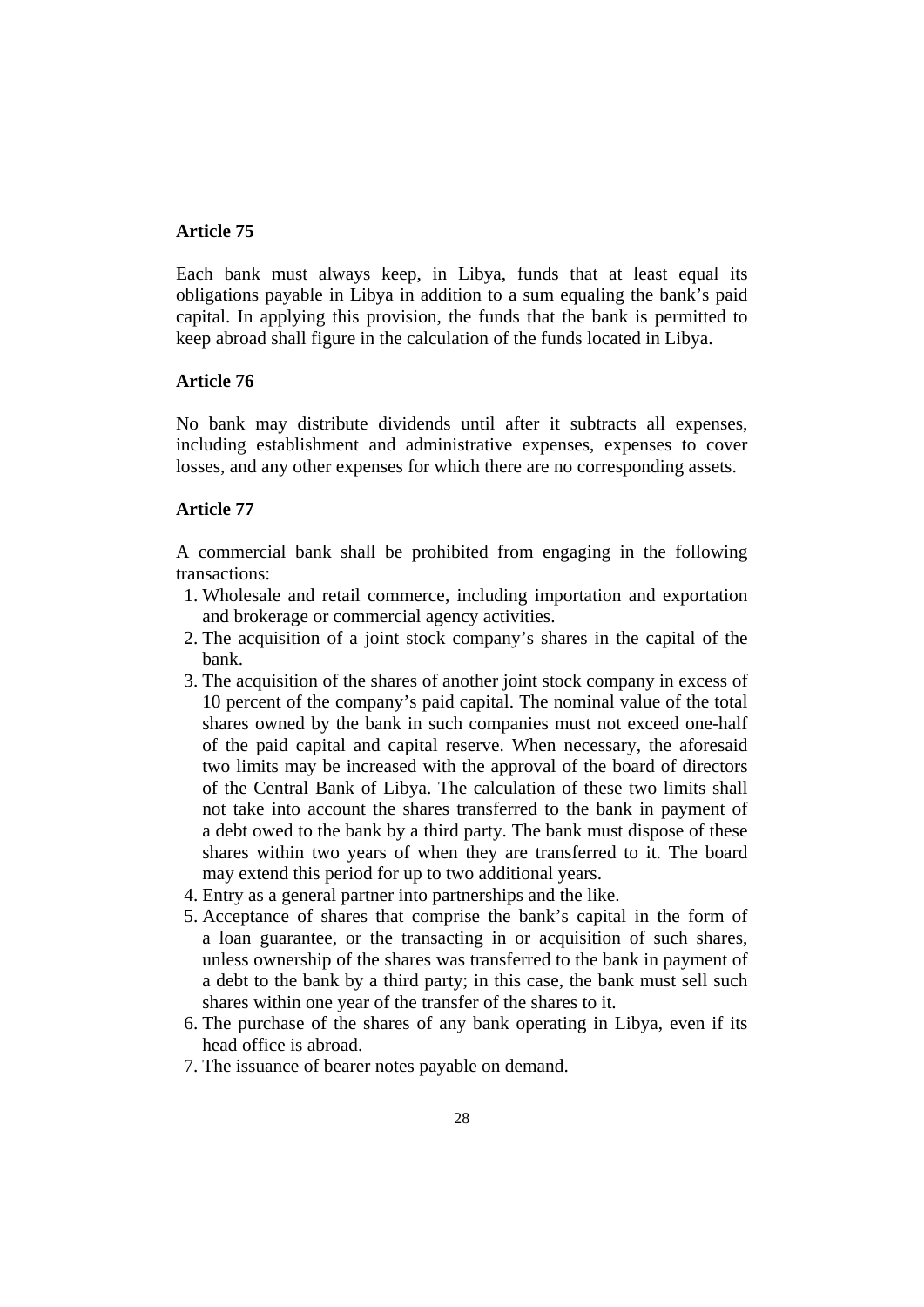It shall be prohibited for any bank to establish a credit or provide a financial guarantee or any other credit facility to:

- 1. Bank employees if the transaction includes an obligation whose value exceeds the employer's salary for a two-year period, unless an adequate guarantee is provided. The transaction in this case must be executed on the same terms stipulated for the bank's customers.
- 2. Members of the bank's board of directors without the general assembly's approval. This prohibition shall apply to every establishment in which the board member has an interest, e.g., in the case of a member who is a partner in, director, agent, or guarantor of a company [seeking credit, a guarantee, or a credit facility]. It shall also apply to any person for whom a board member is a guarantor.
- 3. The general manager of the bank and his deputies, assistants, and branch managers without the approval of the bank's board of directors.
- 4. Any person if the transaction entails an obligation for the bank whose value exceeds the percentage stipulated by the board of directors of the Central Bank of Libya relative to the bank's total capital and reserves. This paragraph shall not apply to: transactions that occur between banks or between a bank's branches; the purchase of commercial paper whose value is paid abroad as the price of exports from Libya; and advances given against such paper.

- I. The board of directors of each bank shall establish, within the framework of the credit policies decided by the Central Bank of Libya, rules regulating the granting of credit and the procedures that must be followed to ascertain credit worthiness, the accuracy of the information and statements provided to the bank, and the method for monitoring the use of credit for the purposes and in the areas specified in the credit approval.
- II. The granting of bank credit to a person shall be contingent on the person's good reputation and provision of an adequate guarantee. The person must also provide a feasibility study—prepared by a consultant according to Article 83 (III) of this law—that demonstrates that the financial flows expected from the activity for which credit is granted will suffice to cover the obligations incurred by the activity. The bank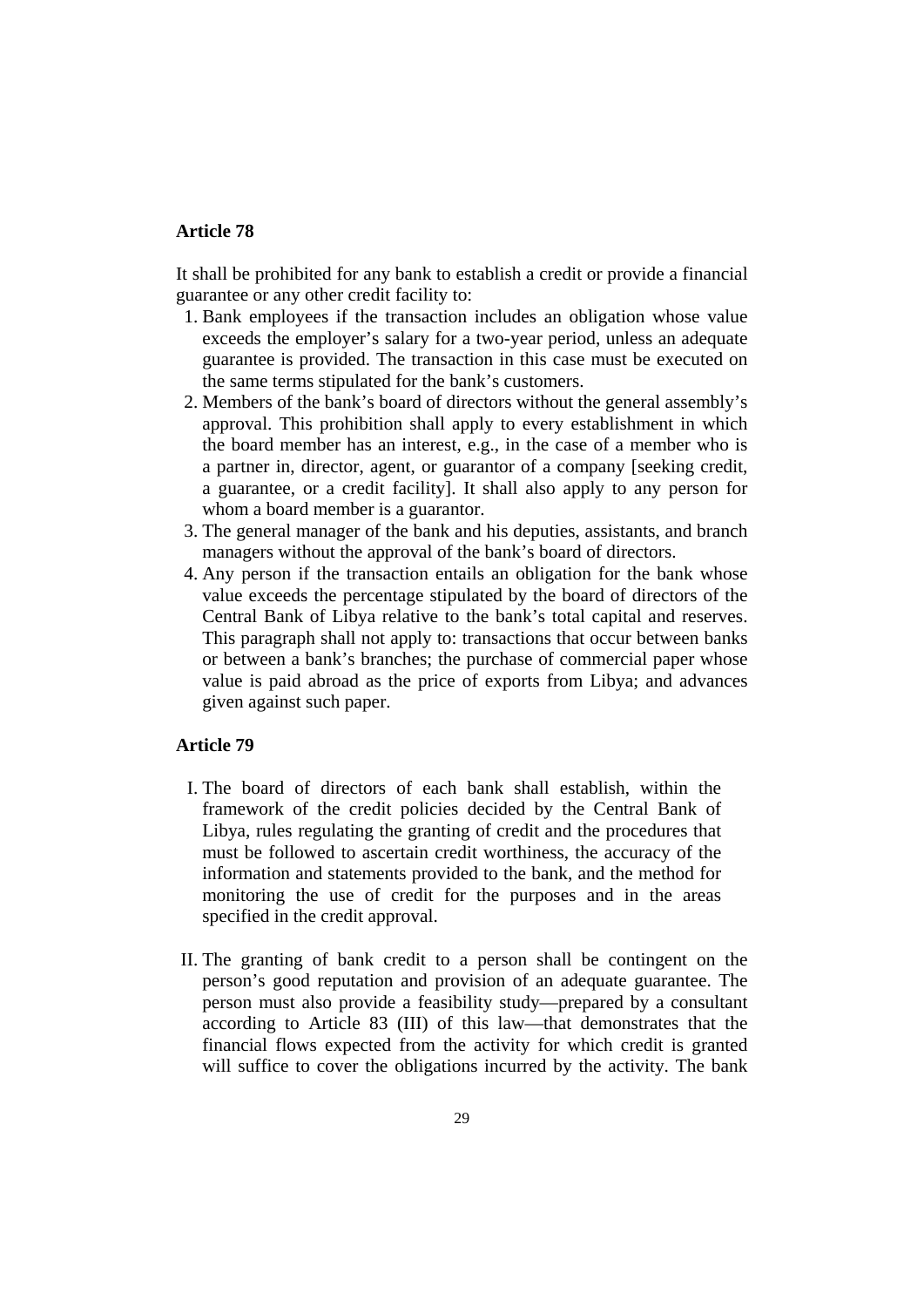may, in the cases determined by the board of directors, request the revaluation of the guarantees provided to it periodically to ensure that they cover the obligations entailed by the credit granted. The bank may request that the customer provide additional real guarantees or guarantees of another nature that are accepted by the bank.

III. The bank may transfer to another person any right that it possesses or credit that it has granted to its customer and his real and personal securities, or accept any assignment of a right that he possesses without the need to obtain the consent of the debtor, customer, mortgagor, or guarantor unless there is an agreement that stipulates otherwise.

### **Article 80**

Each bank must establish a system for the immediate, ongoing recording of the positions of its customers who obtain from it loans and credit facilities. This system must be linked to the consolidated database in the Central Bank of Libya. Each bank must convey to the Central Bank of Libya, within ten days of the end of each month, a statement of the position of each customer who obtains loans or credit facilities and of any changes that occur regarding such loans and facilities.

### **Article 81**

Each bank must have an internal audit department that is directly subordinate to the bank's board of directors. The director of this department shall be appointed by decision of the board based on the recommendation of the chairman of the board or two board members. The board shall be responsible for determining the authorities of this department, which must include:

- 1. Review and audit of the bank's daily operations.
- 2. Preparation of a quarterly report on its activities for submission to the bank's board of directors.
- 3. Coordination between the bank's management and external auditors.

#### **Article 82**

The Central Bank of Libya shall prepare, in coordination with the relevant entities, a register of auditing firms capable of auditing and inspecting the banks' accounts and another register of consulting offices and firms capable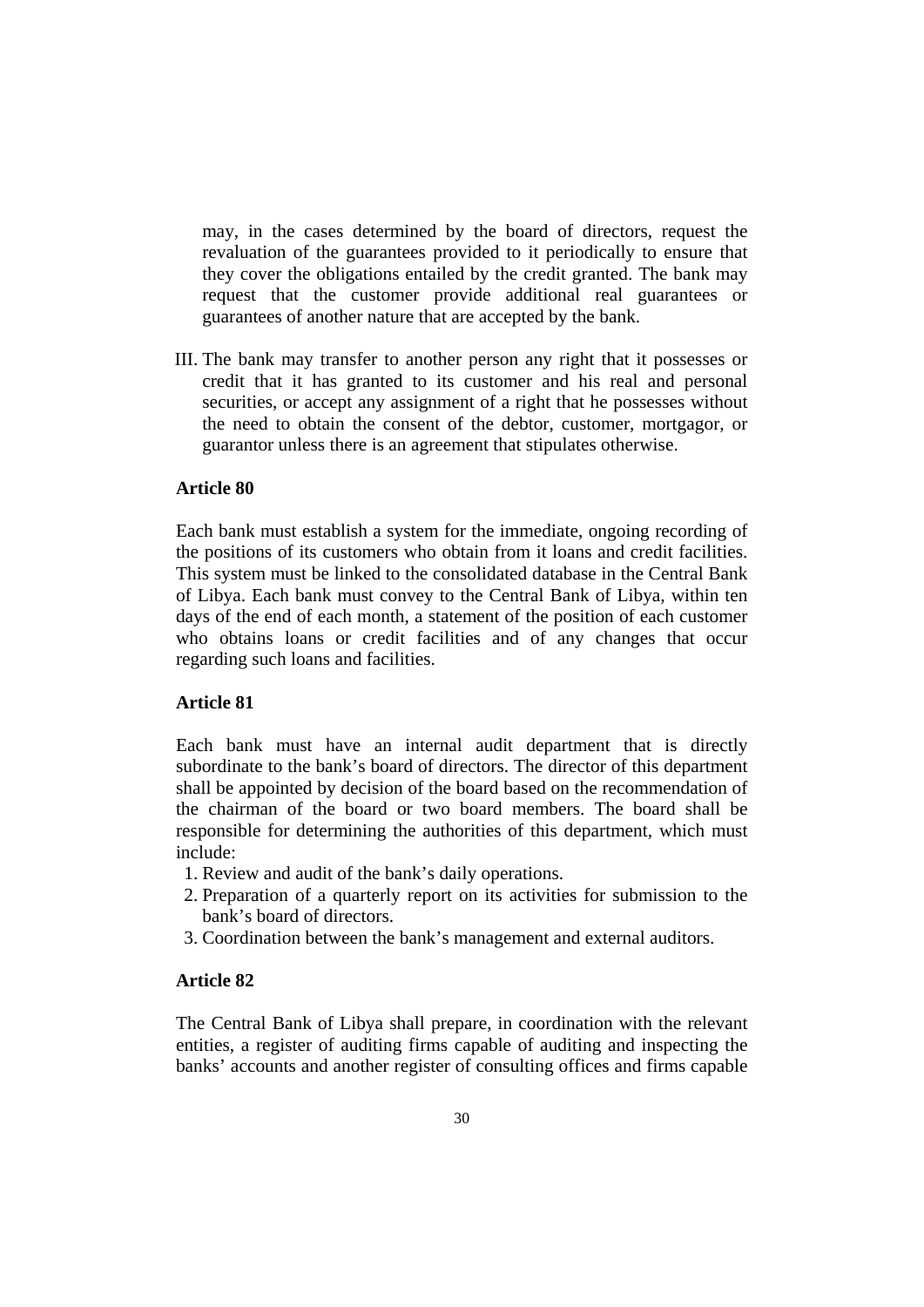of valuating real and other assets provided to banks to guarantee financing, loans, and facilities granted by the banks. The Central Bank of Libya shall establish rules, conditions, and procedures for registering in these two registers.

### **Article 83**

- I. Each bank must assign the auditing of its accounts annually to two chartered accountants selected by the bank's general assembly from among the registrants in the register stipulated in the previous article. Each auditor must:
	- 1. Not be a member of the bank's board of directors, a bank employee or agent, or the recipient of loan or facility from the bank with or without a guarantee.
	- 2. Not be related to any member of the board of directors or to the bank's other chartered accountant by a kinship tie up to the fourth degree.
- II. The auditors stipulated in the previous paragraph must each separately:
	- 1. Prepare a report on the bank's annual financial statements. The report should include the methods used to ascertain the existence of and to valuate assets, the method for appraising existing commitments, and the extent to which the audited transactions comply with the law.
	- 2. Prepare a semi-annual report monitoring the bank's financial and administrative performance and compliance with domestic and international banking criteria.
	- 3. Send a copy of the two reports mentioned in the previous two subparagraphs to the Central Bank of Libya within the period set by the governor.

Without prejudice to the penalties stipulated in Articles 109 (2) and 112 of this law, each chartered accountant shall be liable for any shortcoming contained in any of the two reports that he submits. In the event of any such shortcoming, the Central Bank of Libya may delete the chartered accountant from the register stipulated in the previous article.

III. Each bank must assign a consulting firm or office to valuate the real and other assets provided to the bank to guarantee financing, loans, and facilities granted by the bank. The office or firm must be registered in the register stipulated in the previous article. No employee in the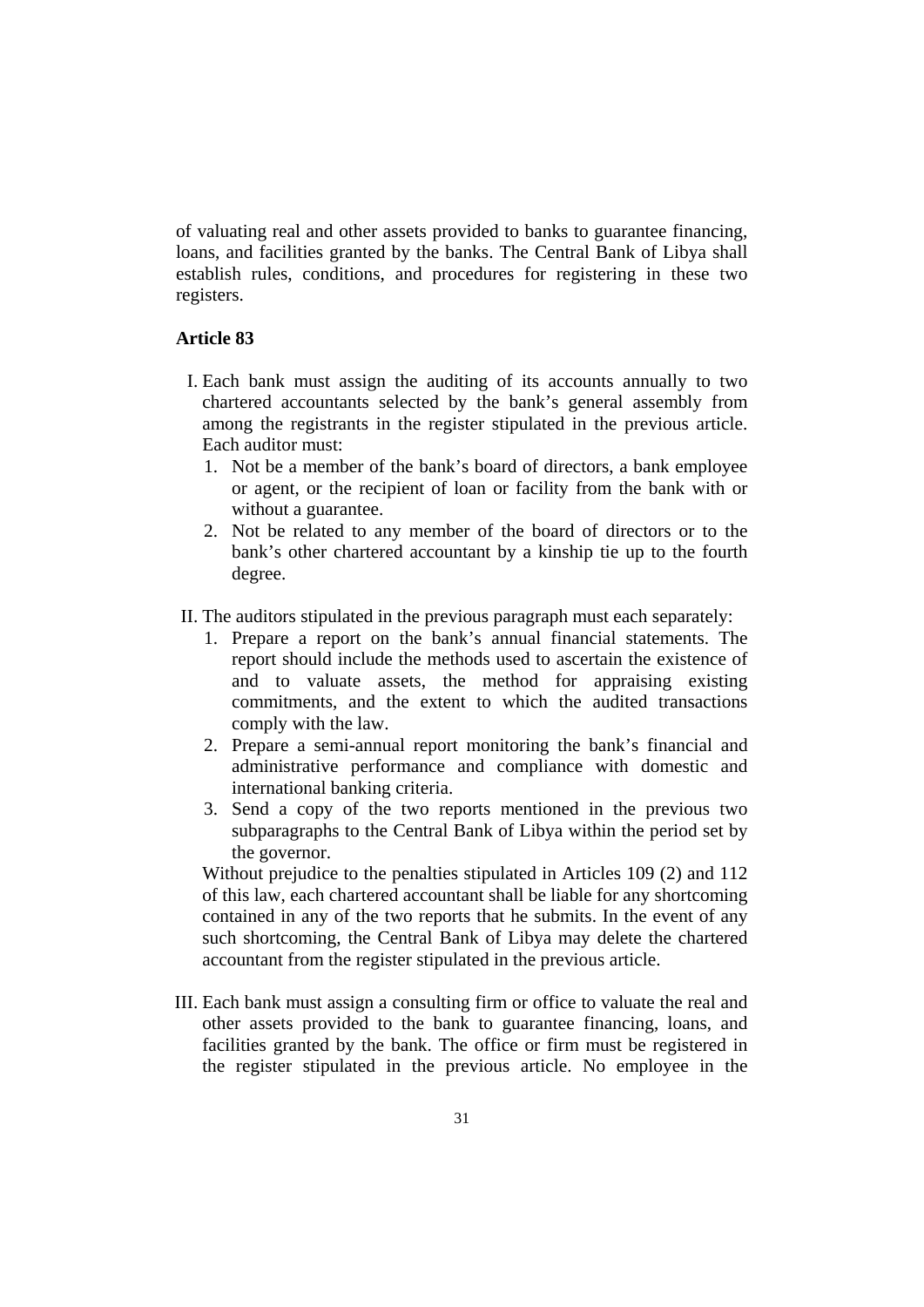consulting firm or office may be a member of the bank's board of directors, a bank employee or agent, or the recipient of a loan or facility from the bank with or without a guarantee.

- IV. Each bank must establish, within its administrative organization, an administrative unit called the "compliance unit." This unit shall be directly subordinate to the board of directors and shall have the following functions:
	- a. Monitoring of supervisory instructions issued by the Central Bank of Libya to ascertain compliance therewith by the bank and its branches.
	- b. Monitoring of the bank's adherence to criteria governing daily banking activity, the most important being:
		- 1. Capital adequacy.
		- 2. Maintenance of the legally stipulated liquidity.
		- 3. Maintenance of the required reserves.
		- 4. International banking supervision criteria.
	- c. Any other functions assigned to the unit by the bank's board of directors.
	- d. The preparation of a periodic report on its activities, which shall be submitted to the board of directors.

### **Article 84**

Each bank must display, throughout the year and in a conspicuous place at its head office and at all of its branches, a copy of its most recent, audited financial statements. It must also publish these statements in the Register of Actions and in a domestic newspaper.

## **Article 85**

I. Each bank must submit to the Central Bank of Libya:

- 1. Monthly statements on its financial position within 15 days of the end of each month on the form established by the Central Bank of Libya.
- 2. Monthly statements that include details on all advances and financial credits provided by the bank, with or without guarantees, to any company in which the bank or any member of its board of directors has an interest, such as being a member of the company's board of directors, or a manger, agent, or guarantor of the company.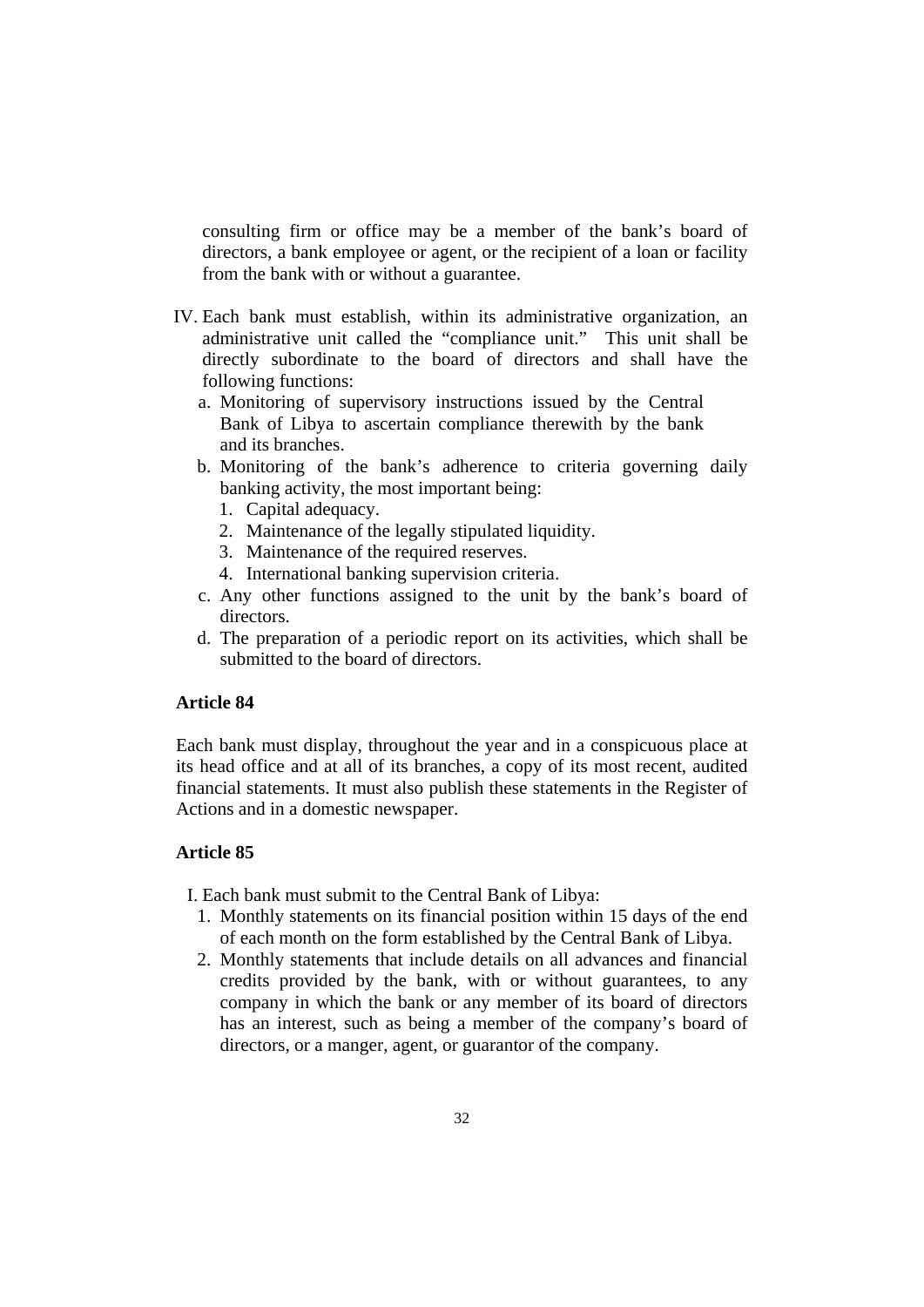- 3. A copy of its most recent, audited financial statements within four months of the end of its fiscal year.
- 4. A copy of each report provided to shareholders on the bank's activities within five days of the provision of the report to shareholders, and a copy of the minutes of each meeting held by the general assembly of shareholders within 15 days of each meeting of the assembly.
- 5. A statement of any change in the members of the bank's board of directors within 15 days of the date on which the change occurs.
- 6. Any other statements or clarifications on the transactions executed by the bank according to the format and deadline stipulated by the Central Bank of Libya.
- II. The governor of the Central Bank of Libya may issue, within a month of the date of his receipt of the financial statements and report stipulated in subparagraph (4) of the previous paragraph, a decision not to approve the profits whose distribution to shareholders is proposed if a shortage of provisions or any drop in the capital adequacy criterion below the established minimum level becomes evident to him, or if a reservation bearing on distributable profits is expressed in the report of the two auditors.

Shareholders who hold at least one-quarter of a bank's total issued shares, or depositors whose deposits total at least one-quarter of a bank's total deposits, may request that the Central Bank of Libya inspect and audit the bank's activities. The request must include the reasons warranting the request. The Central Bank of Libya may assign one or more of its employees to inspect the bank's activities. The employees of the inspected bank must provide inspectors with the books, accounts, statements, and documents pertaining to the bank's activities and present the information and statements requested of them. All of this must be done at the bank's head office. The employee assigned to conduct the inspection must submit a report to the governor on the results of the inspection immediately upon completing his mission. The governor may send a copy of this report to the persons who requested the inspection and bill them or the inspected bank, depending on the case, for the expenses entailed by the inspection.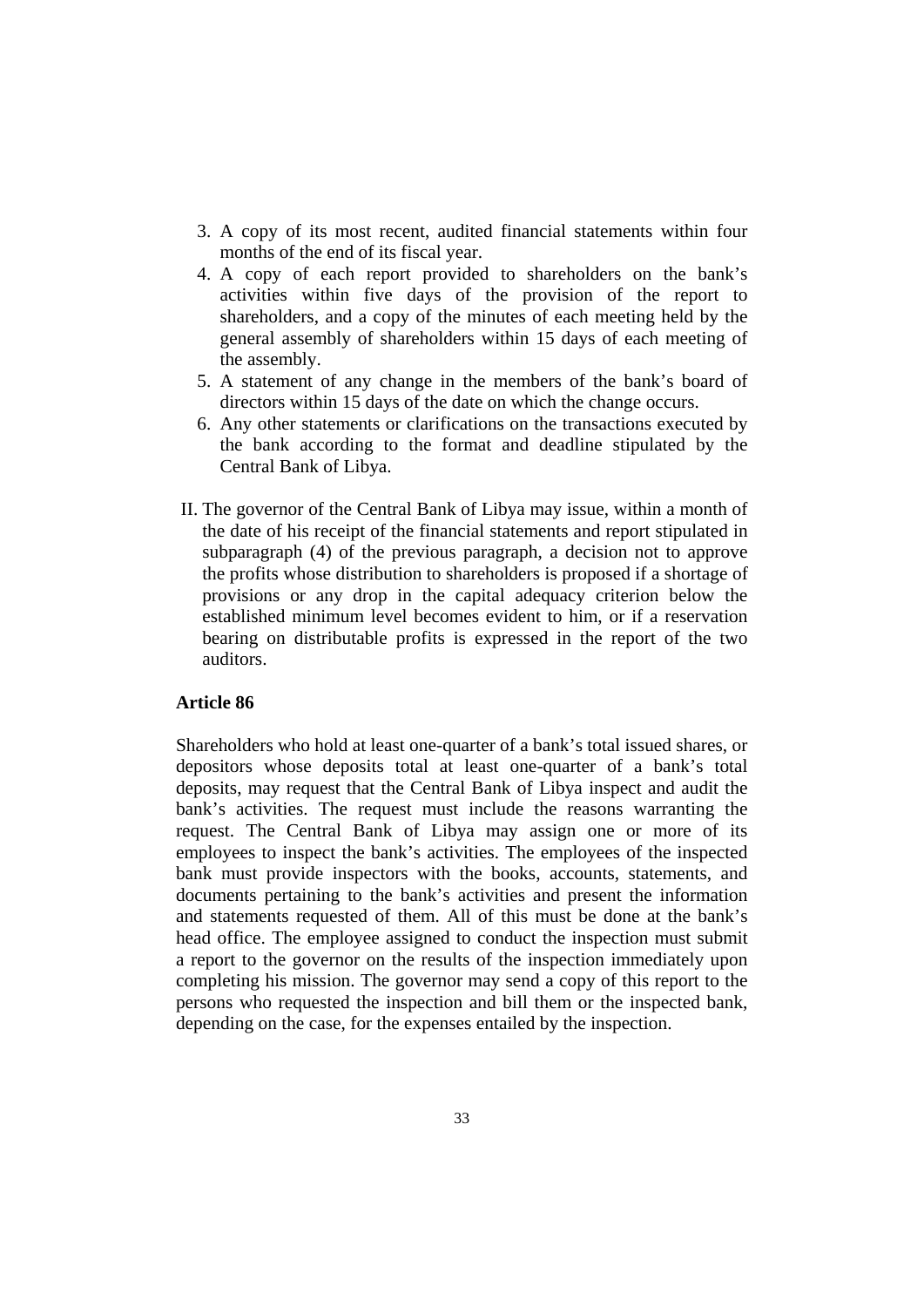No bank may merge with another bank without the approval of the board of directors of the Central Bank of Libya. The governor shall stipulate in a decree the procedures that must be followed in this case.

## **Article 88**

No bank may cease its operations without prior permission from the board of directors of the Central Bank of Libya. This permission shall not be granted until it is first ascertained that the bank is conclusively free of all debts to deposit holders and other creditors according to the terms and conditions established by the Central Bank of Libya.

- I. The license granted to a bank to engage in its activity may be revoked in any of the following cases:
	- 1. If it becomes evident that the bank is in violation of the provisions of the law or regulations issued to implement the law, and the bank has not undertaken to eliminate the violation during the period specified by the Central Bank of Libya and according to the conditions stipulated by the Central Bank of Libya.
	- 2. If it becomes clear that the bank's license to engage in activity was granted based on erroneous information submitted by the bank.
	- 3. If the bank pursues a policy conducive to damaging the interests of depositors or shareholders.
	- 4. If the bank ceases to engage in its activities.
	- 5. If the bank declares bankruptcy, or a decision is made to liquidate it.
	- 6. If the bank merges with another bank.
- II. The revocation of a license shall be by decree of the board of directors of the Central Bank of Libya based on the governor's recommendation. In the cases mentioned in subparagraphs 1, 2, 3, and 4 of the previous paragraph, a revocation decree shall not be issued until after the concerned bank has been notified in a registered letter to submit a written defense within two weeks of the date of being notified to do so.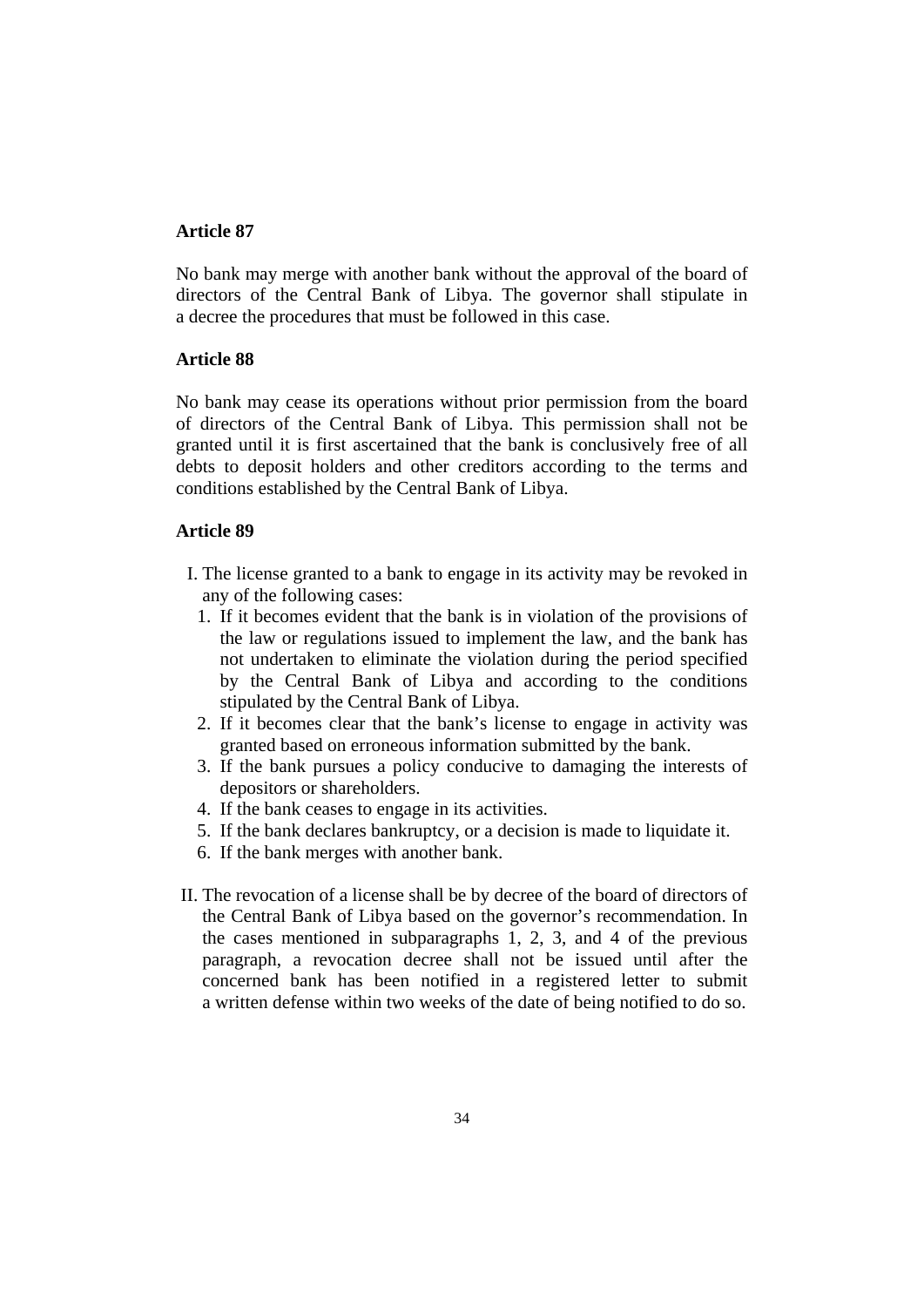A decree issued to revoke a license shall result in the bank's immediate cessation of activity. In this case, the board of directors of the Central Bank of Libya may decide to liquidate the bank's activities immediately and to permit the bank to engage in the operations that are ongoing at the time of the revocation based on the terms stipulated by the board.

- I. A fund designated the "Depositors' Funds Guarantee Fund" shall be established to insure deposits in banks operating in Libya. It shall be a legal entity and shall have independent financial liability. Its members shall include all banks in operation that accept deposits. The fund shall be subject to the supervision of the Central Bank of Libya. The fund's head office shall be in the city of Tripoli.
- II. The General People's Committee shall issue a charter for the fund based on the recommendation of the board of directors of the Central Bank of Libya. The charter must include the following in particular:
	- 1. The fund's objectives and the means for achieving them; and the regulation of the relationship between the fund and its member banks.
	- 2. The fund's financial resources, including membership dues and the annual dues of its member banks; and rules and aspects concerning the spending of the dues.
	- 3. The fund's method of operation; and the formation and authorities of its board of directors.
	- 4. The scope of the guarantee of deposits; and the setting of the maximum guarantee.
	- 5. The method for auditing the fund's accounts.
- III. The fund's surplus funds shall be carried over from one fiscal year to the next.
- IV. The governor of the Central Bank of Libya may, based on the recommendation of the fund's board of directors, take any of the following measures if a fund member bank violates the charter or resolutions issued to implement the charter:
	- 1. Direct a warning to the bank in violation.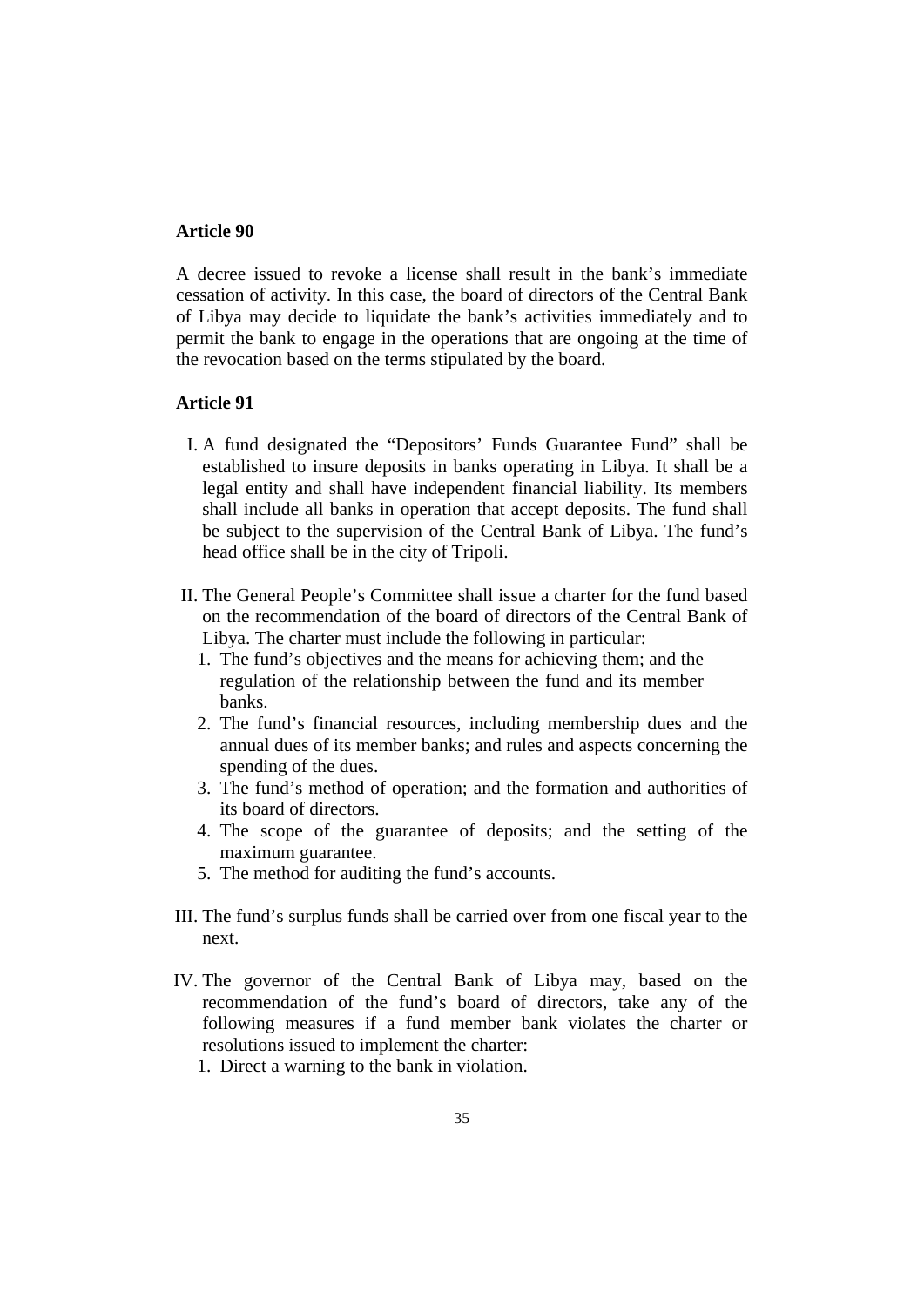2. Impose a fine not to exceed 5 percent of the value of the annual dues owed by the bank during the year in which the violation occurs. This fine shall be raised to 10 percent if the bank commits another violation within two years of the previous violation. The fines imposed to enforce the provisions of this article shall be added to the fund's resources.

# **Article 92**

A federation may be established for banks subject to the provisions of this law. Its charter shall be issued by decree of the board of directors of the Central Bank of Libya and shall be published in the Register of Procdures.

#### **Section 3 – General Provisions**

### **Article 93**

There shall be no restriction on the freedom of depositors to dispose of their account balances with banks subject to the provisions of this law according to the conditions agreed upon the opening of such accounts. The aforesaid balances may not be encroached upon or executed except pursuant to a judicial or administrative attachment. Interest paid on savings balances shall be exempt from all taxes and fees.

# **Article 94**

Banks must maintain the confidentiality of their customers' accounts and balances and all of their customers' banking transactions. Banks may not permit the examination, disclosure, or provision of information on such accounts, balances, and transactions to a third party without the written permission of the account holder or a competent judicial authority.

#### **Article 95**

The chairmen and members of the boards of directors and the managers and employees of banks shall be prohibited from providing or disclosing, or enabling a third party to examine, any information or data on the bank's customers or the customer's accounts or balances in other than the cases permitted under this law. This prohibition shall apply to anyone who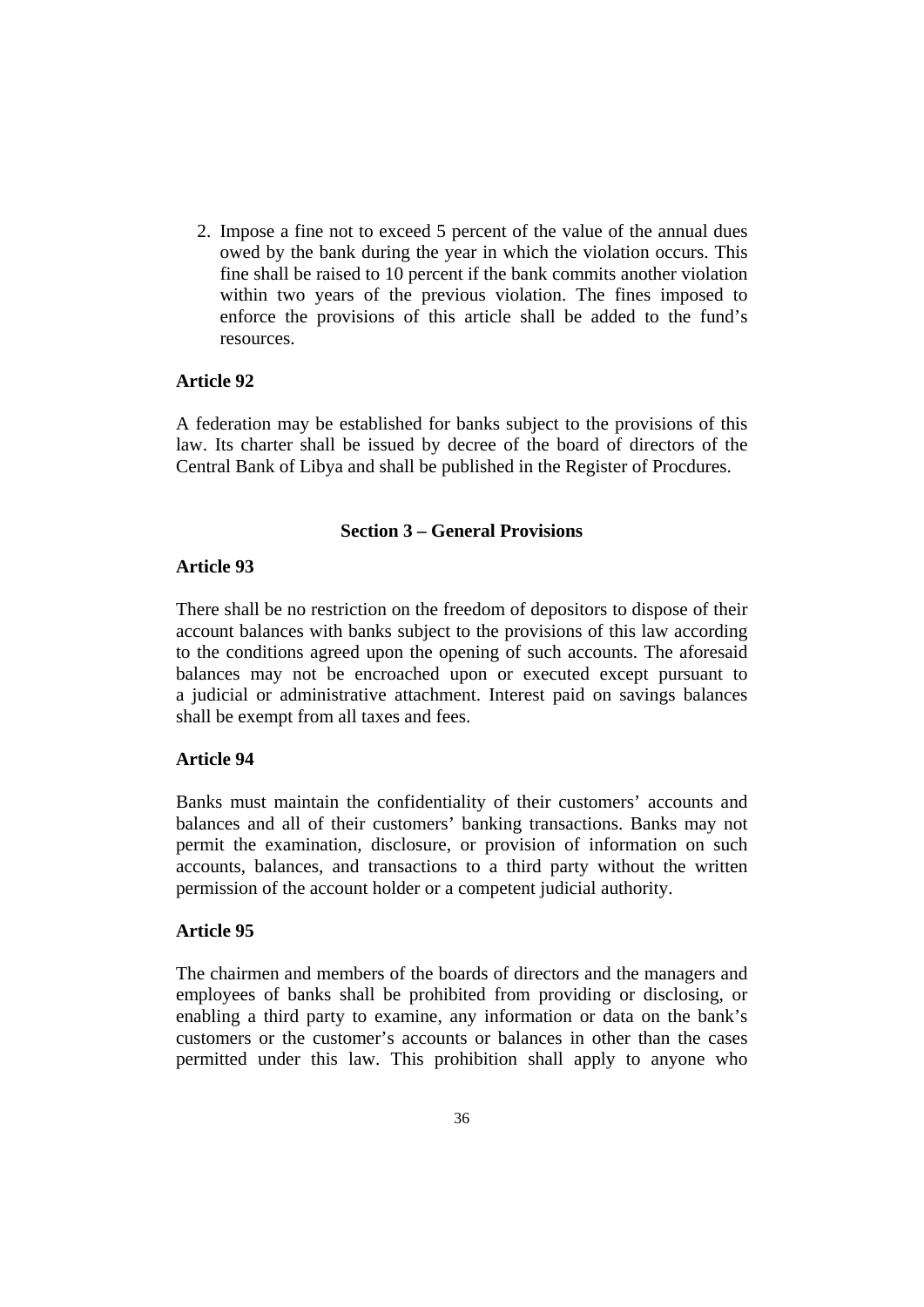directly or indirectly examines such information and data by virtue of his profession, position, or work.

### **Article 96**

The provisions of the previous two articles shall not prejudice the following:

- 1. The duties legally assigned to be performed by the bank auditors; and the authorities delegated by law to the Central Bank of Libya.
- 2. The bank's obligation to issue, based on a claimant's request, a certificate stating the reasons for the bank's refusal to cash a check.
- 3. The bank's right to disclose all or some information on a customer's transactions to substantiate its right in a judicial dispute that arises between it and its customer over these transactions.
- 4. Measures taken regarding returned checks and measures taken to counter money laundering and the financing of terrorism.

# **Article 97**

- 1. The provisions of the Civil and Commercial Codes shall apply to banks to the extent that these provisions do not conflict with the provisions of this law.
- 2. Electronic documents and signatures executed in the framework of banking transactions and other transactions related thereto shall be honored and shall have a determinative effect in substantiating the data contained therein.
- 3. Computer output pertaining to banking transactions shall be regarded, as stipulated in the previous paragraph, as equivalent to the legal books stipulated in the Commercial Code and laws that complement it. Banks must retain, for the period established in the law, miniature copies of books, records, statements, documents, correspondence, cables, notices and other documents relating to its activities on hard, floppy, or compact disks or other current data or information storage devices instead of the originals. These copies shall have the determinative effect of the original for evidentiary purposes.

### **Article 98**

Decrees issued to grant or revoke a bank's license to engage in activity or to approve a bank merger shall be published in the Register of Actions.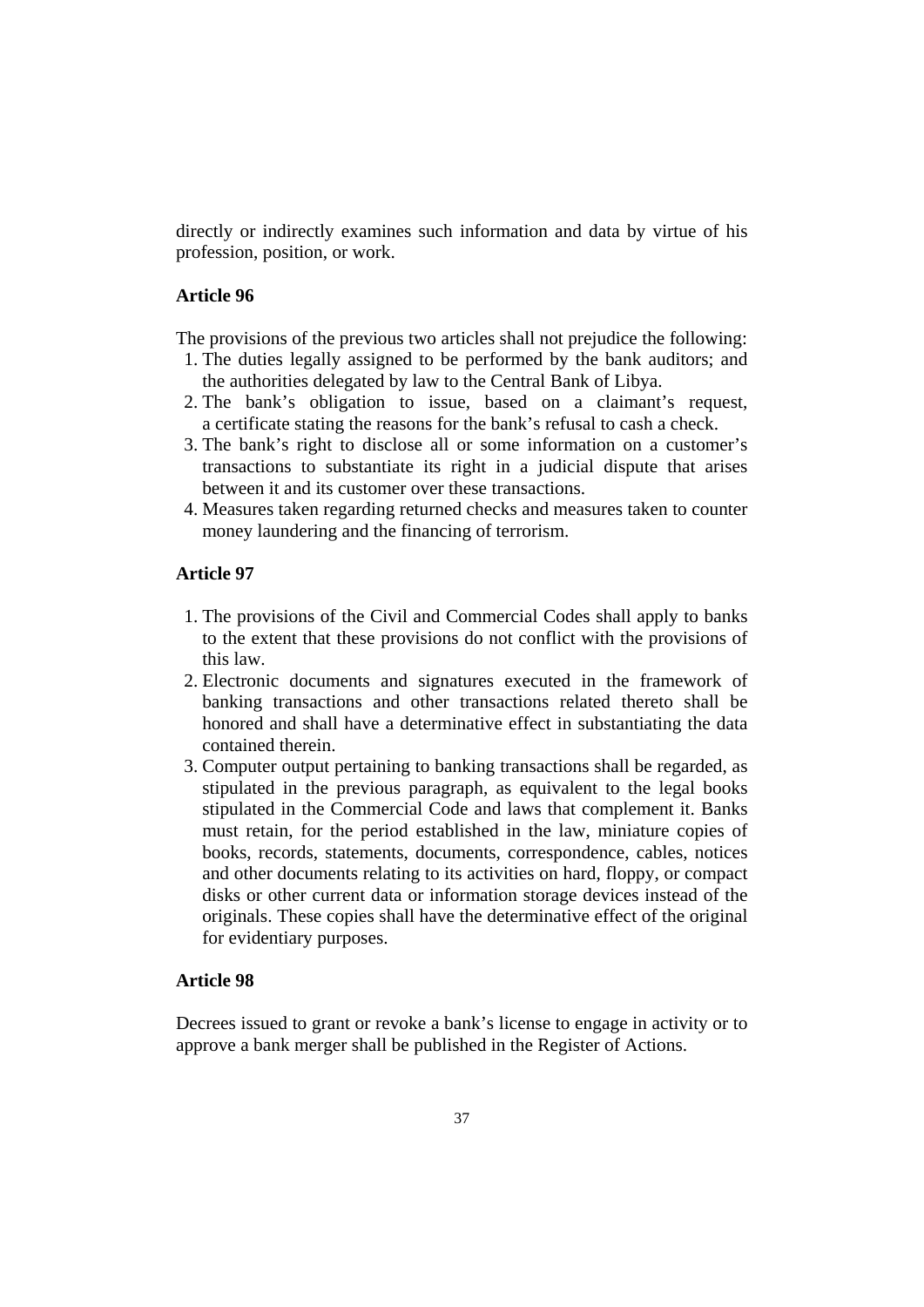In exception to the provisions of the Official Holidays Law, the governor of the Central Bank of Libya may determine the days on which banks shall close and the business hours when they shall be open to the public.

## **Article 100**

Without prejudice to the period stipulated in Article 67 (II), banks in existence at the time of this law's entry into force must correct their situations and amend their charters and bylaws to be consistent with the provisions of this law within one year of this law's entry into force.

# **Chapter 3 – Penalties**

## **Article 101**

- I. Without prejudice to any more severe penalty stipulated in the Penal Code or in any other law, the crimes stated in the following articles shall be punished by the penalties stated in those articles.
- II. The board of directors of the Central Bank of Libya shall have the authority to impose the fines stipulated in Articles 102, 104, 106, 106, 107, 108 and 111 of this law.

# **Article 102**

Any entity or bank that violates the provisions of Article 42 of this law shall be punished by a fine of LD5000-LD20,000. In addition, the violator's account shall be closed. This penalty shall be doubled in the event of a repeat violation.

# **Article 103**

Any person who violates the provisions of Article 49 of this law shall be punished by a fine equaling double the sums on account of which the criminal action is filed. This penalty shall be doubled in the event of a repeat violation. In all cases, the sums that are the subject of the action shall be seized. If they are not seized, an additional fine equaling the value of the sums shall be adjudicated.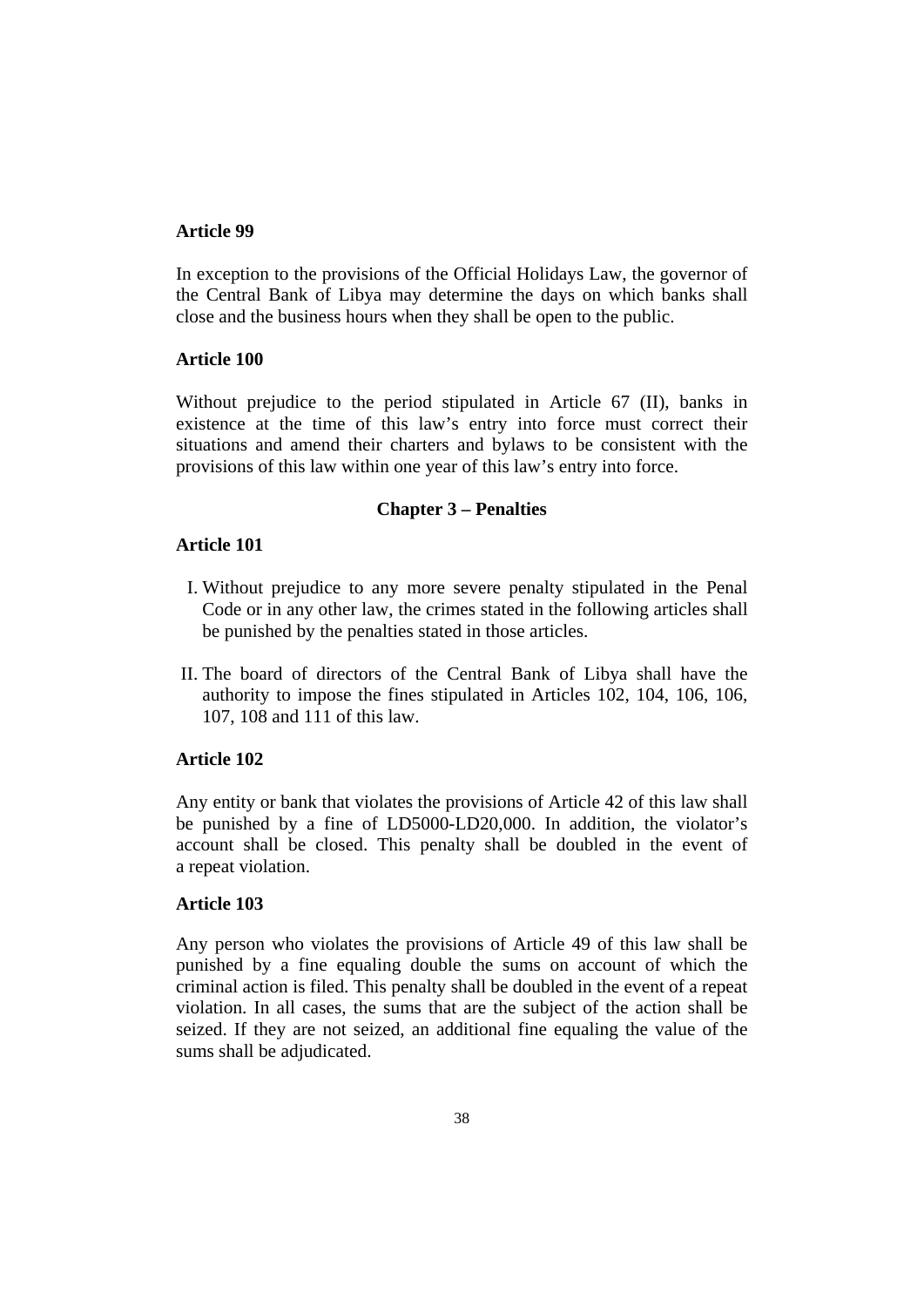Any bank that fails to put into effect decrees issued by the Central Bank of Libya in application of the banking supervision provisions stated in Article 56, or who violates the provisions of Articles 58 and 59 of this law, shall be punished by a fine of LD10,000-LD100,000, and the bank in violation shall be required to eliminate the violation.

## **Article 105**

- I. Any person who violates the provisions of the articles mentioned in the following subparagraphs, which concern the requirement to obtain permission or a license, shall be punished as stated in the following subparagraphs:
	- a. A violation of the provisions of Article 46 of this law shall be punished by a fine of no less than LD5000.
	- b. A violation of the provisions of Article 47 of this law shall be punished by a fine of no less than LD10,000.
	- c. A violation of the provisions of Article 66 of this law shall be punished by a fine of no less than LD50,000.
- II. The penalty shall be doubled in the event of a repeat violation. In all cases, the court shall be required to publish a summary of any conviction that it hands down in one or more domestic newspaper at the expense of the judgment debtor.

### **Article 106**

Any bank that violates the provisions of Articles 73, 75, 76, or 77 of this law shall be punished by a penalty of LD20,000-LD100,000.

### **Article 107**

Failure to submit the statements mentioned in Articles 47 and 85 (I) of this law by the designated deadlines or by the deadlines set by the Central Bank of Libya shall be punished by a fine of LD1000-LD10,000.

The same penalty shall be imposed for refusal to provide books, records, documents, and papers to employees of the Central Bank of Libya who are assigned to examine and inspect, without prejudice to the requirement to submit them.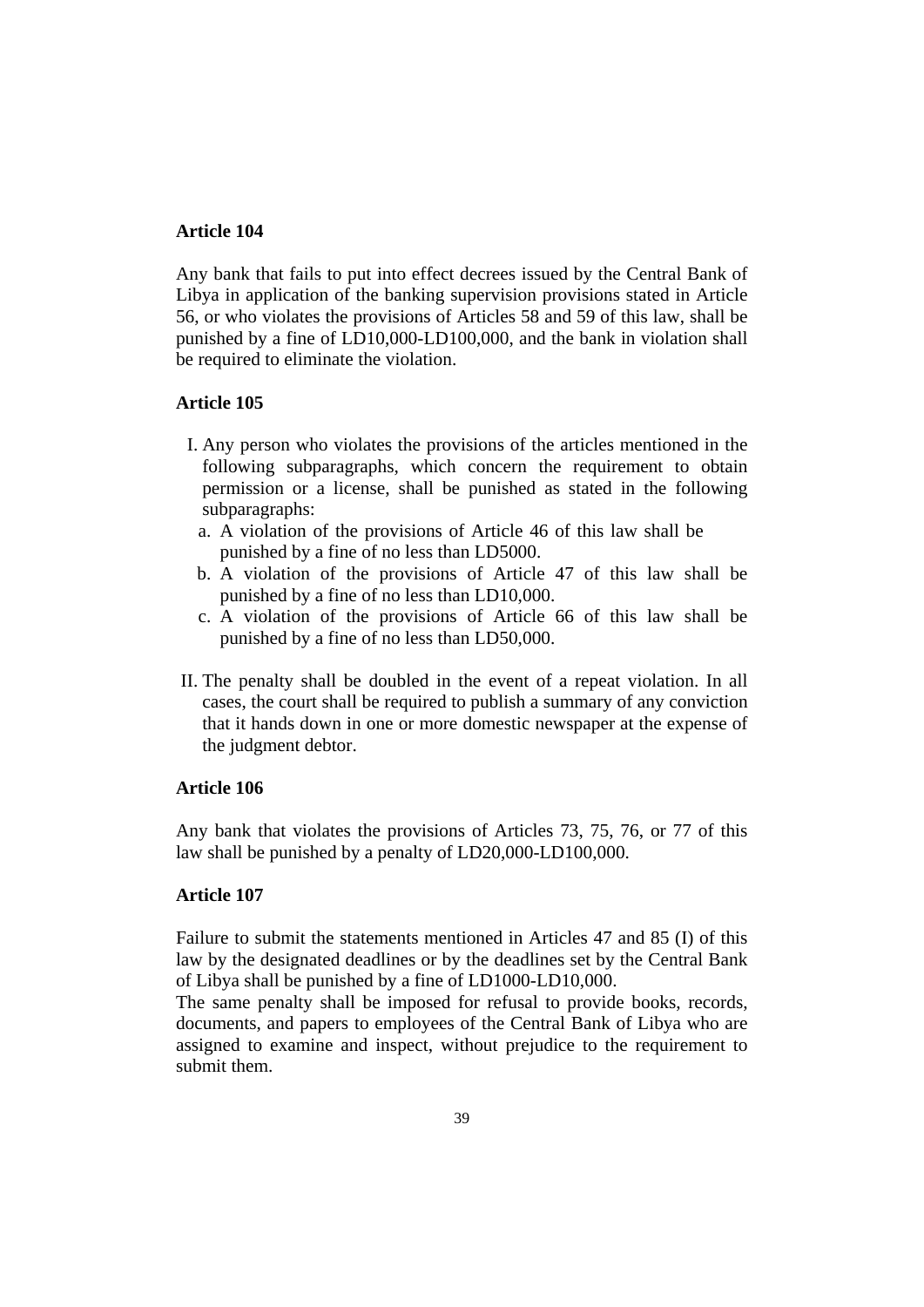Any bank that violates the provisions of Articles 81 and 83 (I), (II), and (IV) of this law shall be punished by a fine of LD10,000-LD50,000.

## **Article 109**

- 1. Any person who fabricates, with the intent of fraud, inaccurate facts or conceals some documents or facts in statements, minutes, or other papers submitted to the Central Bank of Libya or its representatives according to the provisions of this law shall be punished by a fine of LD1000- LD5000.
- 2. The aforesaid penalty shall be doubled in the event of a repeat violation or if the act was committed by the chartered account or valuation consultant stipulated in Article 83 of this law.

# **Article 110**

Any person who violates the provisions of Articles 95 of this law shall be punished by a fine of LD1000-LD10,000.

### **Article 111**

Any bank that fails to apply the provisions stipulated in Article 100 of this law shall be punished by a fine of LD10,000-LD50,000. The penalty shall be doubled if the bank fails to correct its conditions within 18 months of the date of this law's entry into force. If the violation continues for two years after this law's entry into force, the provisions of Article 89 (I) of this law shall be applied to the bank.

# **Article 112**

Any chartered accountant who violates the duties stipulated in Article 83 (II) or fails to observe the required accuracy in his report shall be punished by imprisonment of at least six months and/or a fine of LD50,000.

### **Article 113**

I. Any person who submits to any bank falsified or sham documents, records, or documents or records that include inaccurate statements with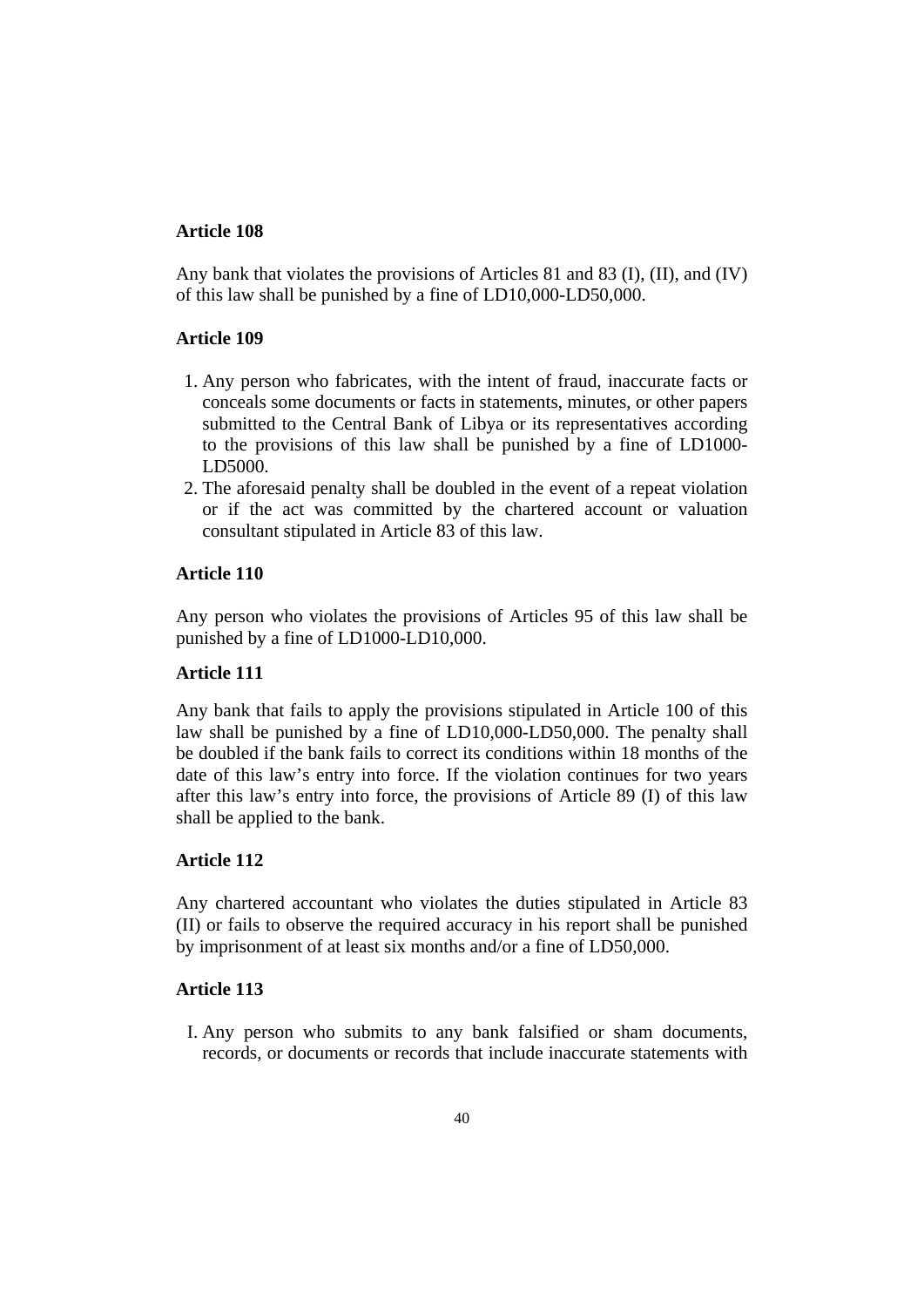the intent of obtaining a loan or credit facility shall be punished by a fine of LD10,000.

- II. The aforesaid penalty shall be increased in its severity by one-half and applied to any bank employee or valuation consultant who aids or facilitates the obtainment of a loan or credit facility in violation of the conditions and rules stipulated in this regard. This penalty shall be doubled in the case of an employee or consultant who commits an act with the intent to obtain consideration of any type or in the event of a repeat violation.
- III. The penalty stipulated in the previous two paragraphs shall not prejudice the penalties stipulated in the Penal Code or any other law.

## **Article 114**

Any person who violates any provision stipulating a requirement or prohibition in this law or regulations and decrees issued to implement this law shall be punished by a fine of LD1000-LD5000.

# **Article 115**

If a bank is charged with a crime, the person responsible for the actual management of the bank shall be punished by the same penalty stipulated for the crime if his knowledge of the crime is proven and if he failed to take measures to prevent the crime from occurring. If a crime occurs in a bank branch, the branch manager shall be liable for the crime.

A bank shall be jointly liable for the payment of adjudicated financial penalties or damages if a crime is committed by one of its employees in the name of or on behalf of the bank.

# **Article 116**

Subject to the provisions of Article 50 of this law, employees of the Central Bank of Libya so designated by decree of the governor shall have the capacity of investigation officers with respect to crimes that occur in violation of the provisions of this law and regulations and decrees issued pursuant to it.

In this capacity, these officers may examine records, debit accounts, other documents and records, and electronic systems. They must maintain the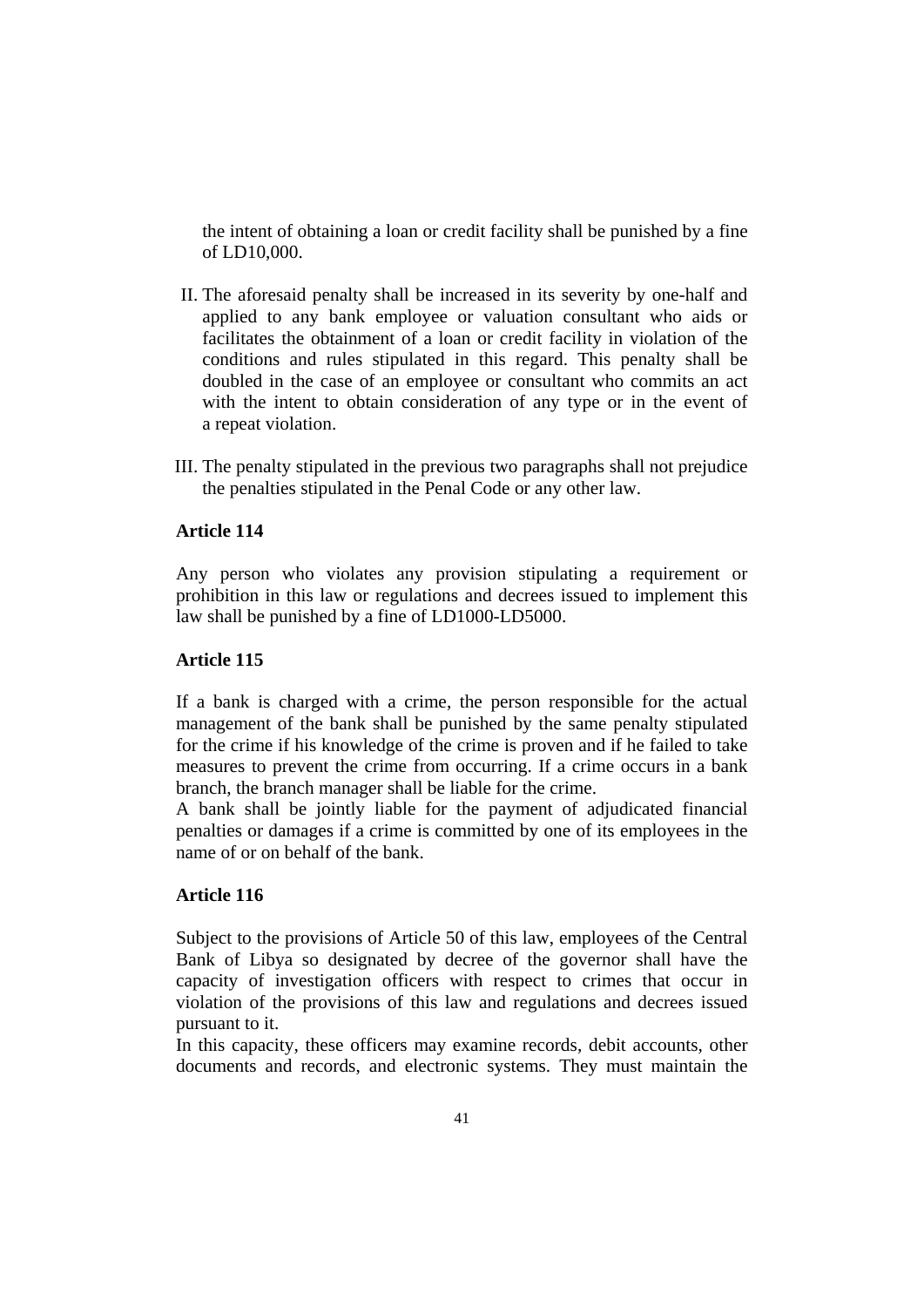confidentiality of the information or data that they examine or that comes to their knowledge in the performance of their duties.

### **Article 117**

- I. No criminal action may be filed and no investigative measure may be taken without the governor's permission regarding crimes which are attributed to employees of the Central Bank of Libya and which relate to the performance of their tasks and functions.
- II. No criminal action may be filed and no investigative measure may be taken without the governor's permission regarding the crimes mentioned in this law unless the action or measure is based on the governor's request.
- III. The governor may conduct a settlement regarding the crimes mentioned in the previous paragraph in any action before a final judgment is issued, provided the bank's claims are fully paid according to the terms of the settlement.
- IV. A record of the settlement mentioned in the previous paragraph shall be prepared. It shall be notarized and signed by the parties and shall have the force of a writ of execution. The investigative authorities or the competent court shall be notified of the settlement. Any settlement shall be considered a waiver of the concerned claim and shall result in the termination of the criminal action that is the subject of the settlement.

# **Article 118**

Financial rewards may be granted to any person who guides, facilitates, or assists in the detection or curbing of a crime stipulated in this law within the limits and according to the terms issued by decree of the board of directors of the Central Bank of Libya.

# **Article 119**

Without prejudice to the penalties stipulated in this law or any other law and the measures that may be taken under Article 62, the governor of the Central Bank of Libya may take any of the following measures when it is proven that a bank or entity mentioned in Article 55 has committed a violation of